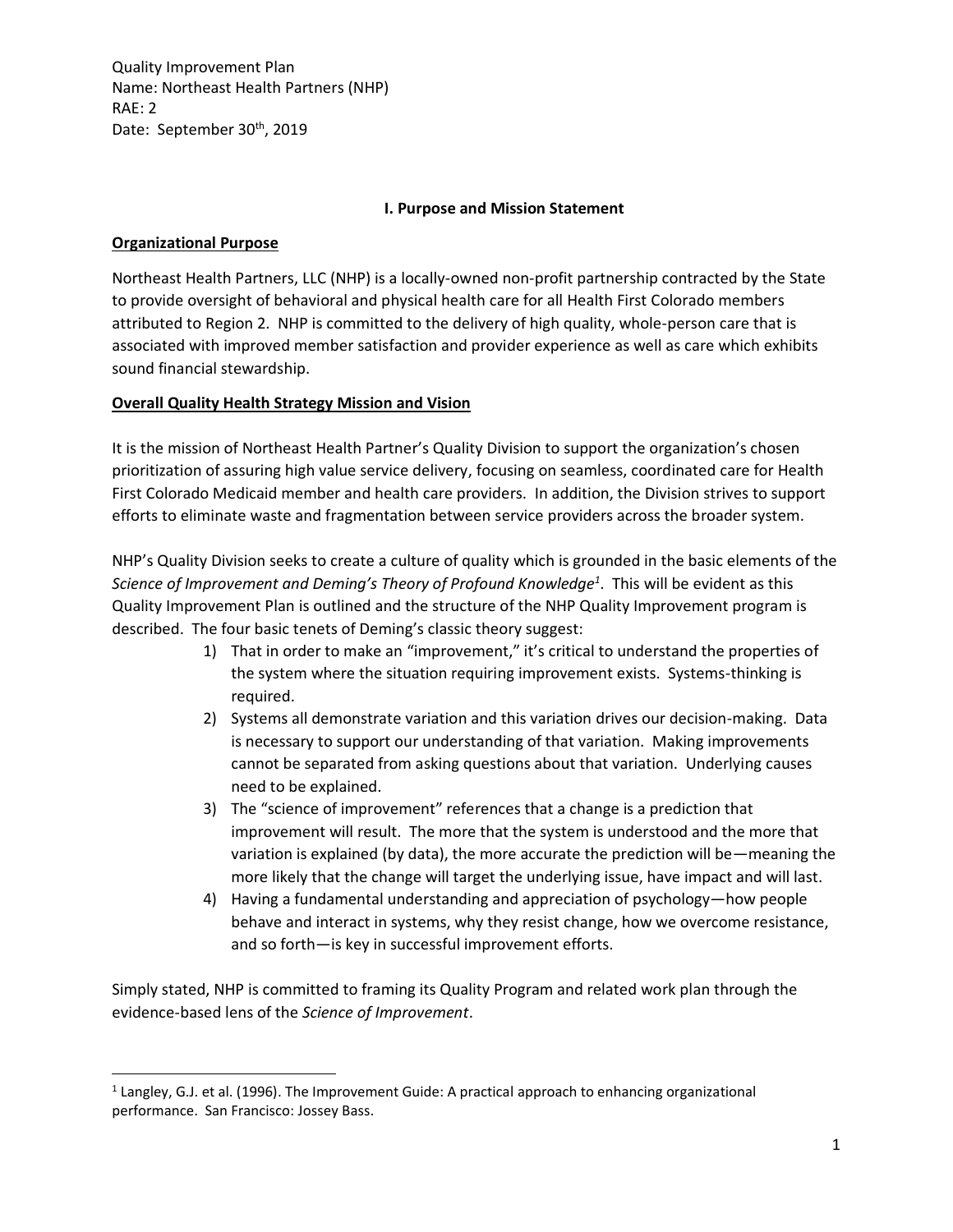In alignment with the Department's Quality Strategy, NHP maintains the commitment to transparency in measurement and reporting of key performance markers as well as the use of data in making change predictions and evaluating effectiveness of interventions.

### **SWOT Analysis**

Fundamental to understanding an organization as a system with inherent strengths and weaknesses which exists within a broader system will offer the organization both opportunities for growth as well as threats to its viability, is the completion of an organizational SWOT analysis. An initial SWOT for NHP as a new RAE is presented below.

*Figure 1 NHP SWOT Analysis--ACC II--Year 1*

### **NHP SWOT Analysis**

| <b>NHP Strengths</b>                                                                                                                                                                                                                                                                                                                          | <b>NHP Weaknesses</b>                                                                                                                                                                                                                                                                                                               |
|-----------------------------------------------------------------------------------------------------------------------------------------------------------------------------------------------------------------------------------------------------------------------------------------------------------------------------------------------|-------------------------------------------------------------------------------------------------------------------------------------------------------------------------------------------------------------------------------------------------------------------------------------------------------------------------------------|
| Locally owned<br>٠<br>Non-profit<br>٠<br>Longstanding, likeminded effort between<br>partners to innovate and transform system<br>Partners successful in series of several<br>system changes<br>ASO well known across mental health<br>providers                                                                                               | New partnership under ACC 2.0<br>٠<br>Matrixed infrastructure<br>٠<br>Adjustment of some historical BHO processes<br>٠<br>required in order to accommodate integrated<br>administration                                                                                                                                             |
| <b>NHP Opportunities</b>                                                                                                                                                                                                                                                                                                                      | <b>NHP Threats</b>                                                                                                                                                                                                                                                                                                                  |
| Agility and nimbleness along with small<br>٠<br>size in membership makes great candidate<br>for HCPF learnings/trialing newer ideas<br>Key stakeholders open to, or in some<br>٠<br>cases, seeking out engagement<br>Contract structure creates structure for<br>using Science of Improvement framework<br>to foster meaningful system change | Larger, corporate insurance companies with<br>٠<br>more expansive resources<br>Longstanding political rivalry between two<br>٠<br>anchor hospital systems often interferes<br>and/or slows down system improvement<br>Longstanding ideological challenge and<br>٠<br>misunderstanding between rural and urban<br>health communities |

### **Current NHP Population Health Objectives**

- Use of care coordination to improve prevention and well visits
- Use of text message campaigns to increase prevention visits
- Use of CPAC for PCMP suicide training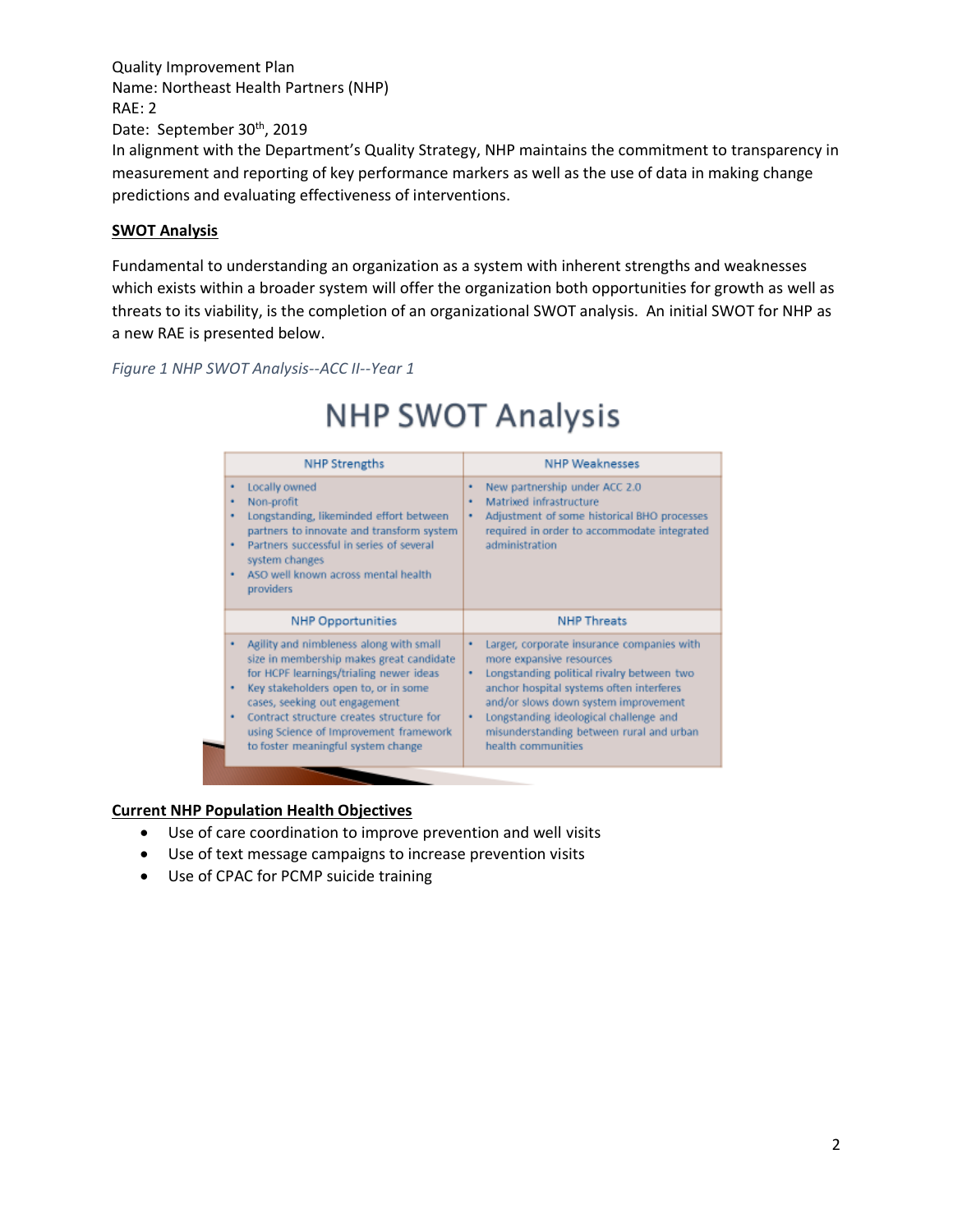### **II. NHP Quality Program Leadership**

### **Program Leadership**

Listed below are the individuals who are involved in the NHP quality program.

Kari L. Snelson, LCSW, CHC Executive Director 970.451.1752 kari.snelson@northrange.org

Dr. Mark Wallace, MD, MPH Chief Clinical Officer, NHP Mwallace.alliance@nocoha.org 970-350-4674

Erica Arnold-Miller, MBA Director of Quality Management (interim) 719-538-1450 [Erica.Arnold-Miller@beaconhealthoptions.com](mailto:Erica.Arnold-Miller@beaconhealthoptions.com)

Jeremy White Quality Manager 719-226-7794 Jeremy.White@ beaconhealthoptions.com

#### **Northeast Health Partners Quality Improvement Committee (QIC)**

NHP has established a Quality/Performance Improvement Committee, co-chaired by NHP's Chief Clinical Officer. The Committee, made up of nearly 30 participants, formally launched in January 2019; monthly meetings have initially focused on stakeholder use of PROMETHEUS data to develop and execute initiatives focusing on top episode treatment areas for preventable complications. The group completed progression through milestone plans focusing on both Substance Use Disorder and also increasing Prenatal Engagement for Health First members. Pilot activity focusing on these areas are launching July 1<sup>st</sup>. A second Potentially Avoidable Complication (PAC) plan will need definition, stakeholder engagement and execution with finalization of planning wrapping up in September 2019. NHP is evaluating the outcomes of the first two quarters of QIC activity, looking for opportunities to enhance performance and increase efficiencies, with the intent to best leverage the contributions the stakeholders are able to offer. Challenges to meeting programmatic accountabilities faced by this group were primarily related to time available by participants for engagement and juggling how to try and best use their time to meet many competing needs. This having been said, so far, the group has continued to attend the meetings and engage in the work, repeatedly reporting that the forum is meaningful to them. Notation of this is being taken into consideration as the first six months of this committee's activity by NHP with consideration being given to the upcoming need to complete and execute additional PROMETHEUS-based work plans. Quality Improvement Utilization Management Meetings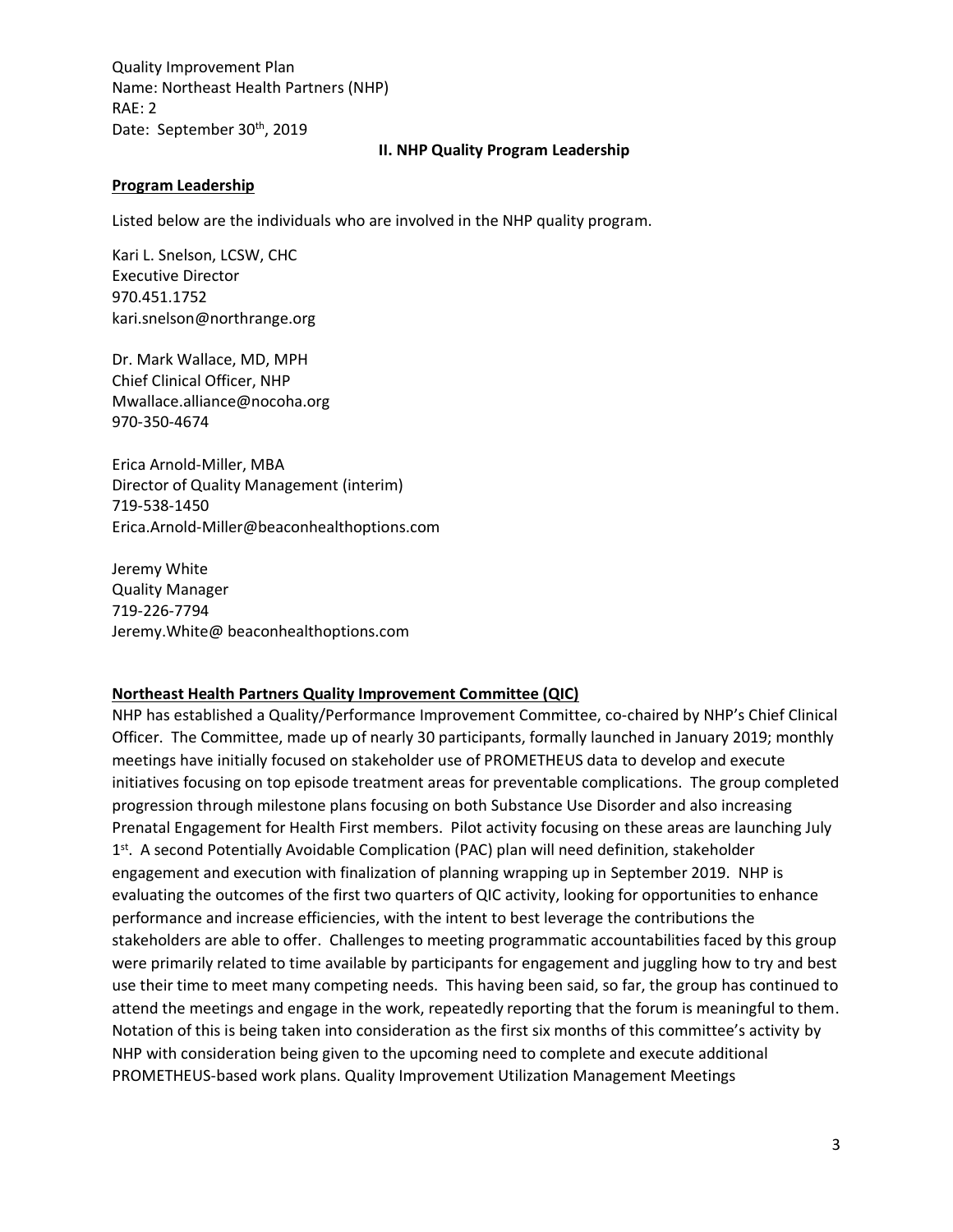Quality Improvement Plan Name: Northeast Health Partners (NHP) RAE: 2 Date: September 30<sup>th</sup>, 2019 Quality Improvement/ Utilization Management Meetings

In additional to the QIC meetings described above, regular meetings are conducted to assess a broader set of quality and utilization management review topics. Agenda items for these meetings include results from quality of care/provider audits and education, performance improvement projects, utilization management and monitoring of over and under-utilization trends, HCPF initiatives and updates, and KPI/behavioral health performance including analyses and strategies for improvement.

### *FY20 Work Plan Goals:*

*FY20 Work Plan Goals:*

- 1) Implement interventions to facilitate targeted and improved care for RAE members on the "impactable members" list. Efforts will include but are not limited to: monitoring of functional areas for progress, developing interim measures and recommend interventions to enhancing care
- 2) Monitor Key Performance Indicators (KPI's) and performance incentive measures with provider network to enhance understanding and improve performance on measures. Implement targeted interventions, where applicable.
- 2A) Interventions on Performance Incentive Measures and Key performance Indicators will be developed, evaluated and revised based on provider performance.
- 3) Continue provider education regarding the Client Over-Utilization Program (COUP) as well as the potential to restrict the Member to either one medical provider and or one pharmacy.
- 3A) In collaboration with the Care Coordination and Provider Relations Departments, implement the Lock-in program; continuing education and applicable interventions will be determined based upon program needs.
- 4) In collaboration with the Provider Relations Department and RAE leadership, explore opportunities to expand upon the existing practice transformation framework and associated initiatives.
- 5) Continue to conduct regularly scheduled documentation audits to ensure quality of care and/or that contractual obligations are being met.
- 6) 5A) Provider education and interventions will be determined based on audit results.

### *Quality Improvement Committee Membership:*

Membership of the Committee extends beyond representation from the four partners to include key stakeholders and contributors to overall RAE performance (see Figure 2). Membership of the paired Performance Improvement Advisory Committee is also expanding and is more specifically discussed in a subsequent section of this plan.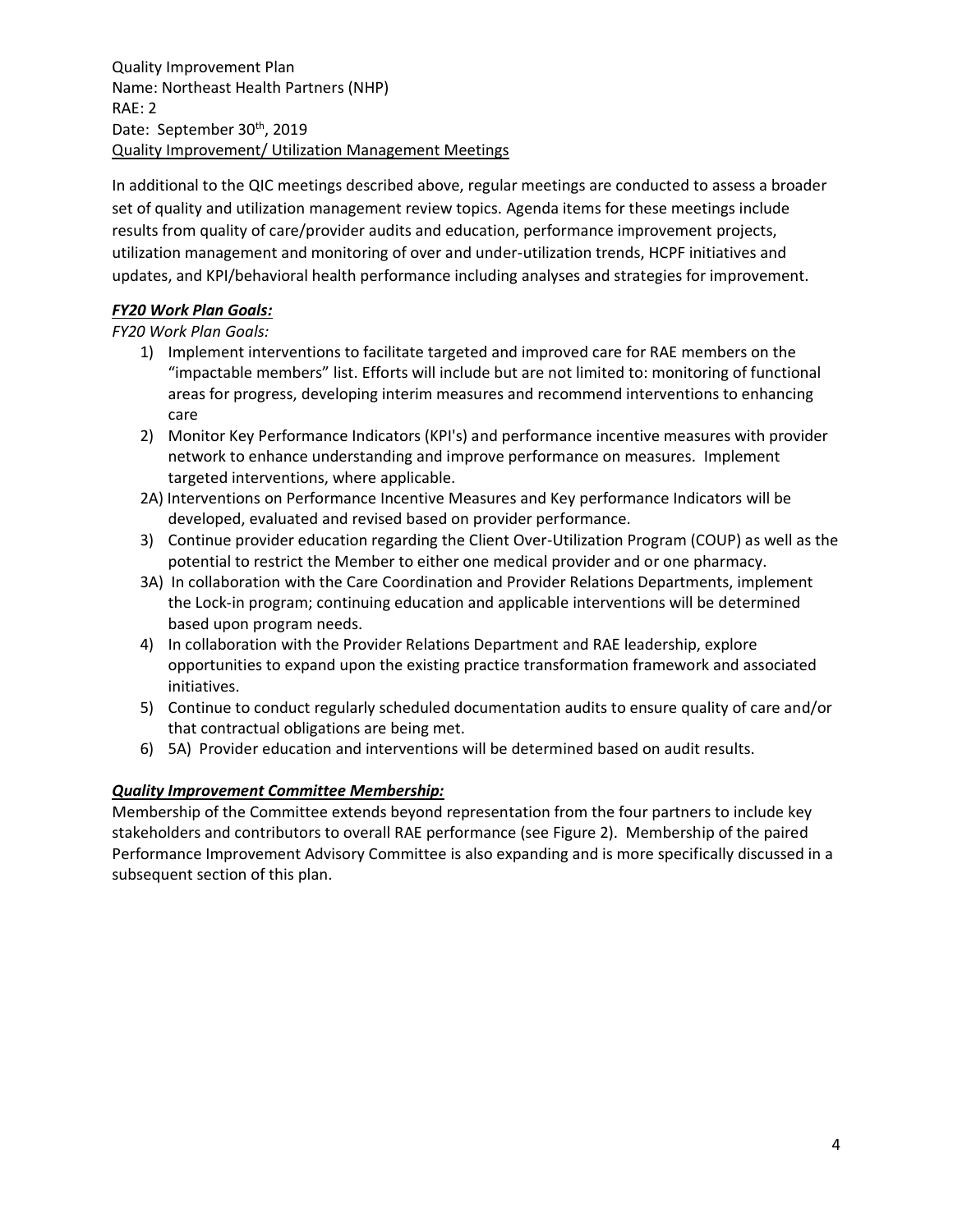*Figure 2 Expanded Quality Improvement Committee membership*

# NHP QI Committee Make-Up

Quality leads from Region 2 Core Providers with decision-making authority



The expanded membership of the NHP Quality Committee includes Beacon, NHP, Salud, Sunrise, North Range, Centennial, UCH, Banner, NCHA, and the County of Weld. We continue to solicit participants who can represent rural primary health care as well. The Committee is currently meeting on a monthly basis.

As NHP has received additional guidance from HCPF in areas such as using the PROMETHEUS tool for intervention design for potential avoidable cost reduction, or parallel Department programming such as the Hospital Transformation Program (HTP) and the Alternative Payment Methodology (APM) program, or the alignment of work between broader state initiatives such as the Colorado Opportunity Framework (COF), NHP is finding ways to take advantage of incorporating the "culture of quality" described earlier—systems thinking, understanding patterns of variation, using data and system's thinking in increasing the likelihood of change initiative success, and application of basic principles of human behavior and change management in intervention development.

It is our observation based on) engagement with NHP providers and stakeholders that there is a variable level of exposure or expertise across the physical-behavioral-health neighborhood-continuum with the use of process improvement tools, or in some instances having access to basic data and reporting to support this activity. This has informed how we are approaching our Improvement Committee activity and in some instances, our engagement with broader stakeholder groups, such as the HTP forum.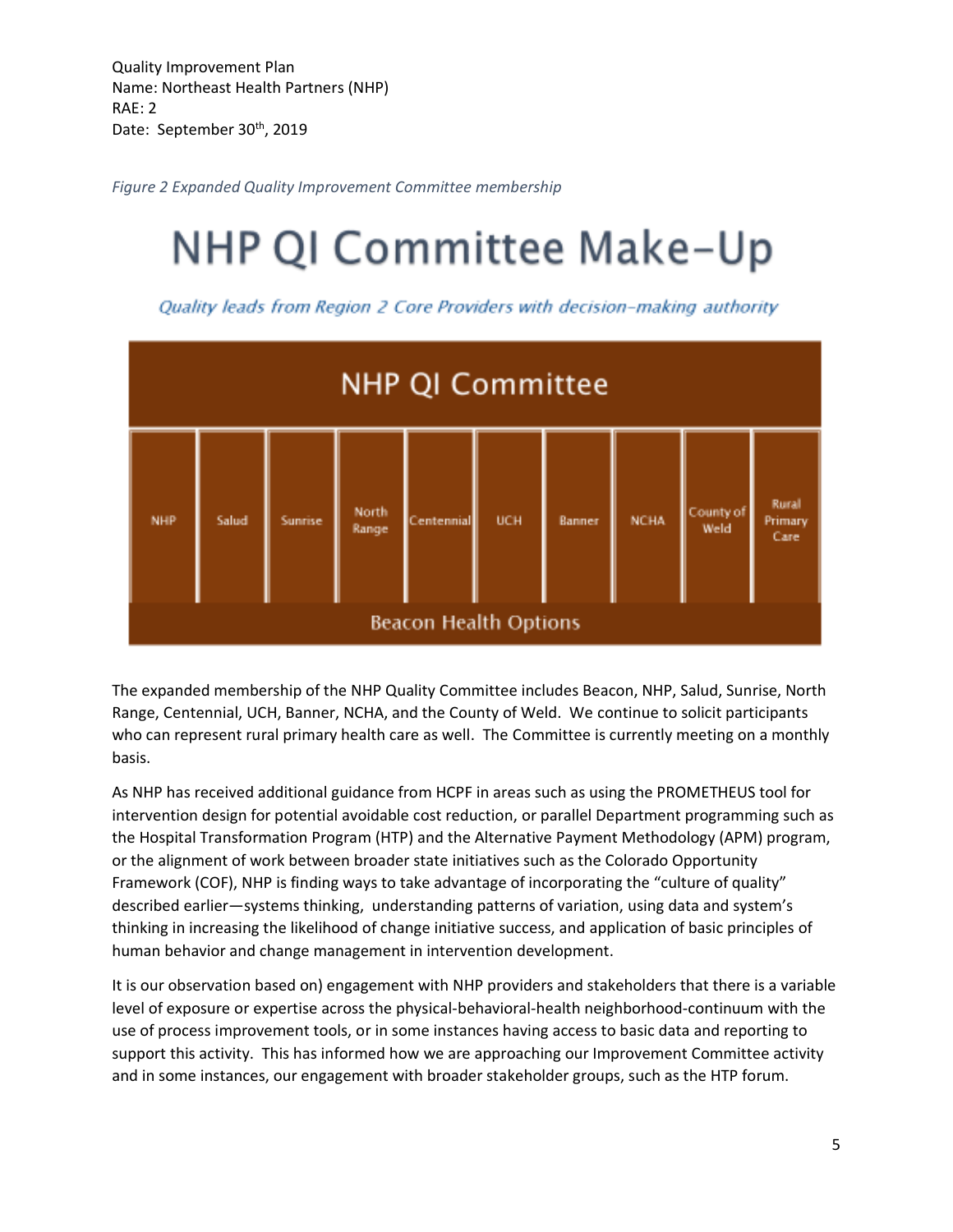Quality Improvement Plan Name: Northeast Health Partners (NHP) RAE: 2 Date: September 30<sup>th</sup>, 2019 NHP is pursuing this general approach to intervention planning:

- Assemble key stakeholders.
- Inform data drill down as well as pursue Root Cause Analysis (RCA)—both in parallel process.
- Identify top Evidence-based strategies.
- Define both short term and long-term interventions.
- Establish lead indicators to inform of intervention progress. (It is anticipated that these will align with and point to Indicator and Incentive Measure performance)
- Follow indicators monthly.

Because this framework aligns with the process required for RAE Performance Improvement Projects (PIP), much of the work of the Quality Improvement Committee can be viewed as capitalizing on additional PIP opportunities beyond the two current formal PIPs required by the Department. **Performance Improvement Projects**

In collaboration with the Department, NHP selected two performance improvement projects (PIPs) that are detailed below. The intent of the PIPs is to have one PIP that addresses physical health and one PIP that addresses mental health. NHP had also established a PIP Task Group that meets on an as needed basis. The purpose of the PIP Task Group was to achieve a more focused, in-depth analysis of opportunities, barriers, ideas, and feedback related to the rapid cycle performance improvement projects and initiatives. The group's tasks consisted of analyzing PIP related data, identifying opportunities and barriers to improvement, examining the successes and challenges of interventions, and working toward the development of the new PIPs. The current PIPs are summarized below.

### **Increasing Mental Healthcare Services after a Positive Depression Screening**

Beginning in July of 2019, NHP selected two new areas of focus for the rapid cycle PIP process. The study, was selected as a result of an assigned list of available topics by the State of Colorado's Department of Healthcare Policy and Financing (HCPF). This is a State initiative designed to achieve the overall goal of increasing mental healthcare services after a positive depression screening. The question NHP is seeking to answer is, do targeted interventions increase the percentage of Health First Colorado Members who receive a positive depression screening then complete a follow up mental health appointment within 30 days in a physical health or mental healthcare setting. This study question and methodology were approved by HSAG with the validation of rapid cycle pip modules one and two. This was what was considered a, "conditional pass" due to the limitations is gathering current PIP data. As a stipulation of the conditional pass, HCI will have to resubmit modules one and two in October of 2019 when 12 months of baseline data allows for the completion of modules one and two. At this point in the process there is no current data to share.

### **Increasing Well Checks for Adult Members ages 21-64**

Also, beginning in July of 2019, NHP selected a second rapid cycle performance improvement project. This is also a State initiative designed to achieve the overall goal of increasing well checks for adult Health First Colorado Members who are between the ages of 21 to 64. The question NHP is seeking to answer is, do interventions increase the rate in which Health First Colorado Members who are between the ages of 21-64 receive an annual well check. This study question and methodology were approved by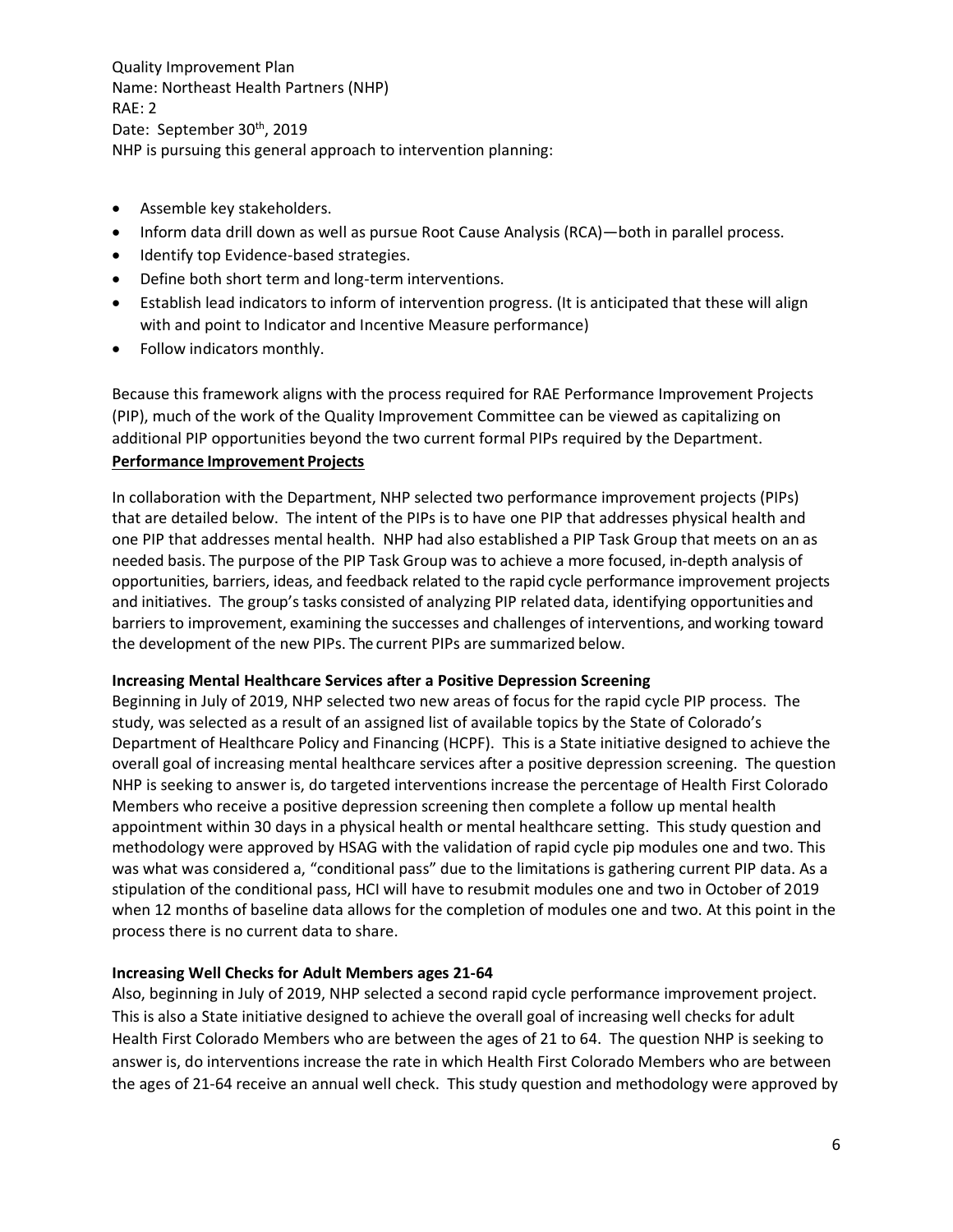Quality Improvement Plan Name: Northeast Health Partners (NHP) RAE: 2 Date: September 30<sup>th</sup>, 2019 HSAG with the validation of rapid cycle pip modules one and two. At this point in the process there is no current data to share.

### **Performance Improvement Advisory Committee (PIAC):**

Also to be noted and highlighted in this report is the expansion of our Regional PIAC activity. Beginning in January, focus was placed into seeking and recruiting representative membership for committed, voting participation. For those responding to email invitation to consider participation, personal visits were made to introduce the committee's purpose, relationship to the state structure, considerations for committing to participating and to answer any additional questions. A member Participant Guide was drafted to help support the dialogue and to use as a leave-behind. The exchanges also provided opportunities to gather feedback from participants for ways which NHP might make engaging in this important forum more accessible. Keeping the Health First member at the center of the work and discussion is a priority in this forum and it has become standard to devote a portion of the PIAC agenda, not only to a State PIAC update, but also to a "report out" written and presented by one of the Committee's Health First members. Every effort is made to keep the agenda development synchronized between NHP's high priority focus areas, Health First member "reports" as well as Quality Improvement Committee work effort areas. At its inception, the NHP Quality Improvement Committee stressed its interest in assuring that the "member voice" continued to remain front and center as its work progressed. A key objective of the NHP PIAC is to be able to provide that member voice and perspective to the QIC; as well as influence the broader RAE and state level understanding of the lived experience in any given topic of focus. Relative to the two earlier descriptions of challenges related to these "high impact areas" this areas primary challenge has been related to need for increased information-sharing and associated collateral development. Some of this is developmental and will continue to evolve as NHP enters into its second year, where we will have increased opportunity for using a variety of mechanisms to communicate updates and new information.

*Figure 3 Role and membership of the NHP PIAC*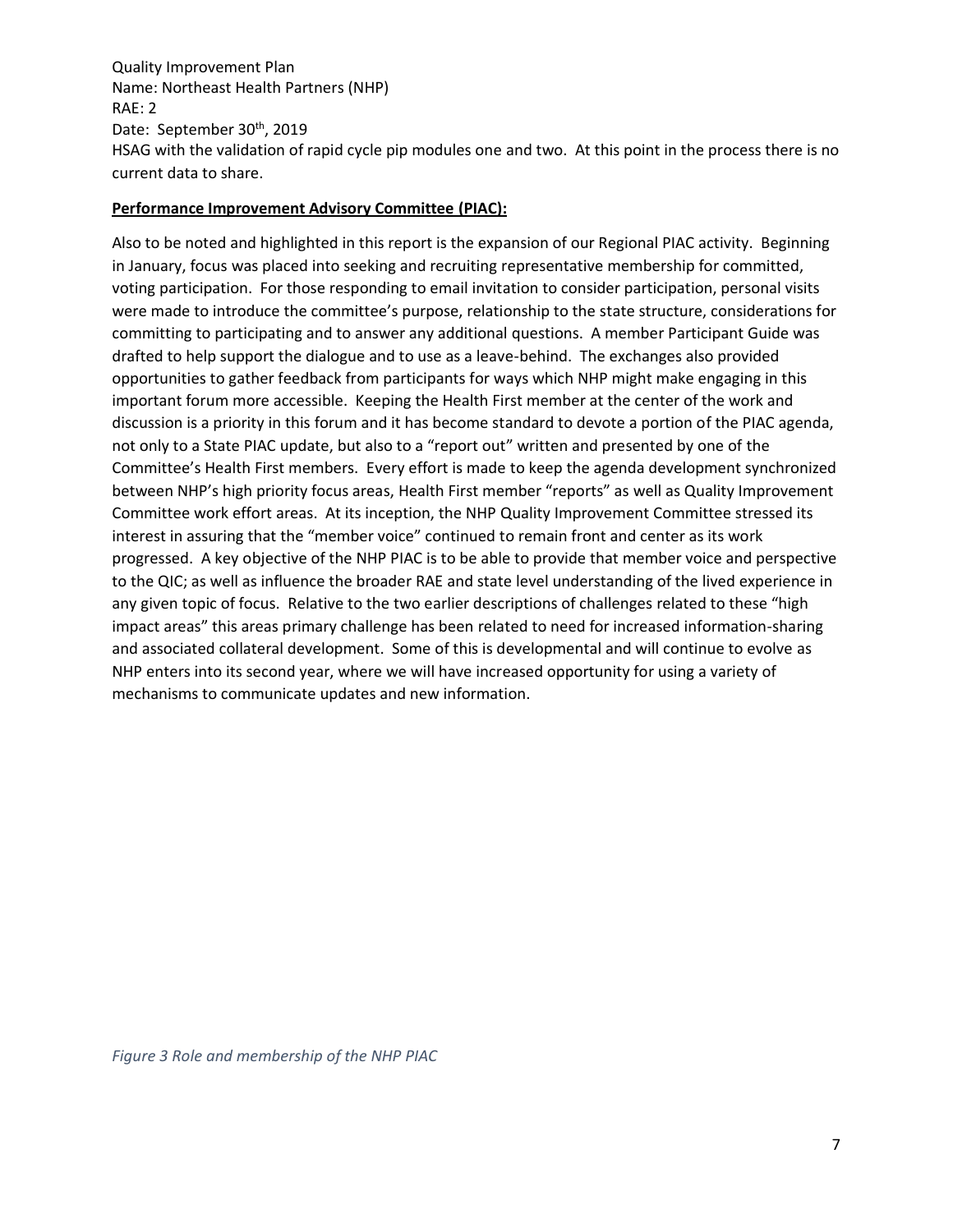# **PIAC-QIC Communication Flow**



, We are continually recruiting to increase our participation for the NHP PIAC. We have recently recruited attendees from the caregiver, specialty provider, and oral health sectors.

### **Internal Administrative Quality Activity and Reporting:**

In addition to establishing the necessary framework to support provider and health system performance improvement, a critical role of the NHP Quality Division is to provide guidance and oversight for a number of legacy BHO functions—some of which require engagement of NHP's behavioral health partner's quality department team members. A number of these functions are designed to assure the continued adherence to federal and state regulations associated with the delivery of mental health benefit and services. A brief list of these functions include:

- 1) NHP CMHC Encounter Validation Review
- 2) NHP CMHC UM Review for IPN providers
- 3) NHP CMHC and IPN Oversight and Audit
- 4) NHP Quality of Care Process

**Audits:**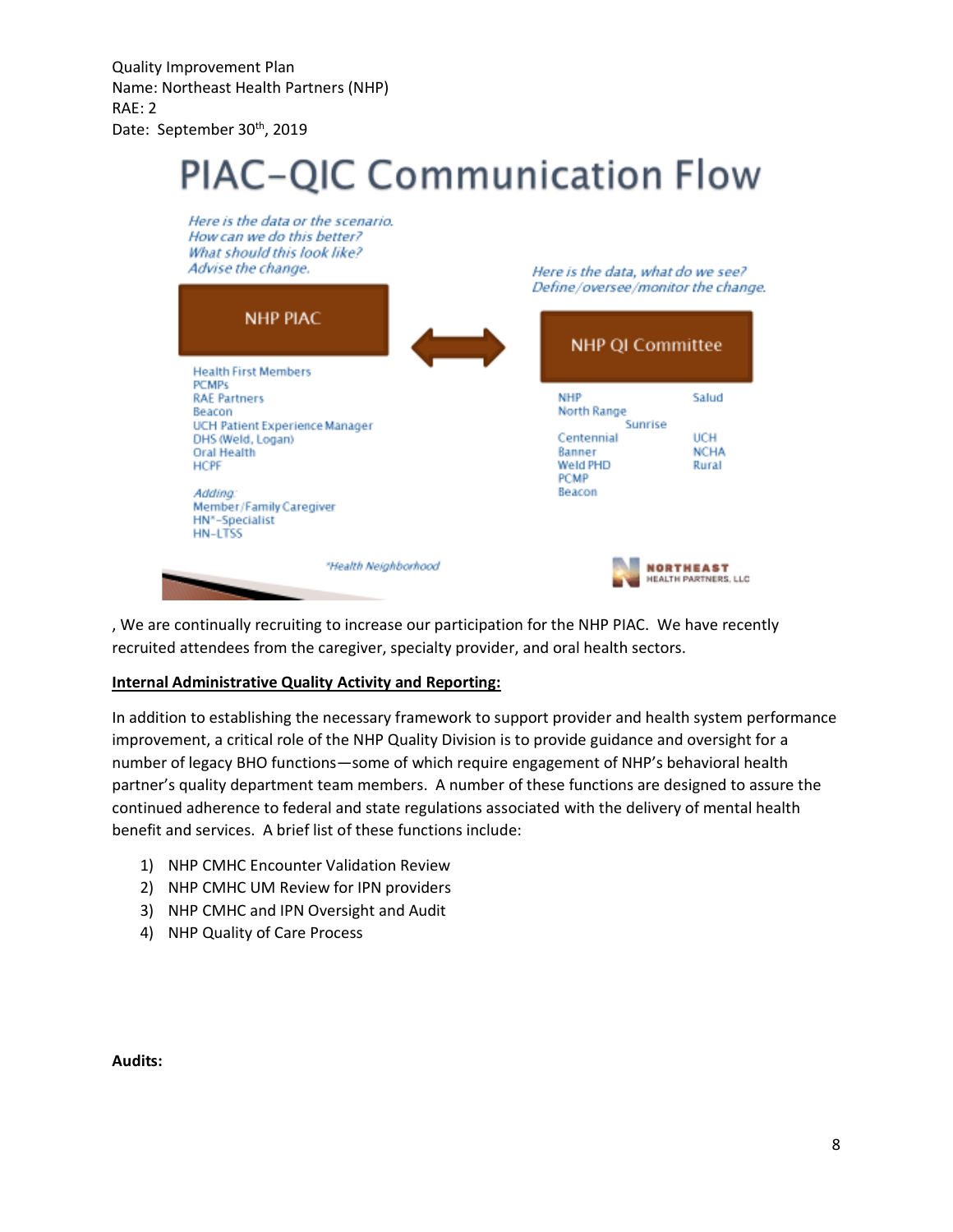Date: September 30th, 2019

Beacon Health Options conducts random audits to evaluate quality of care and compliance with the Health First Colorado (Colorado's Medicaid Program) documentation rules. The purpose of these audits are to ensure that contracted providers are meeting the guidelines established for service provision. The Colorado Department of Healthcare Policy and Financing requires us to evaluate the quality of care our members receive and the supportive documentation for claims. Audits may also be completed to assure contractual compliance where needed. Examples of current audits include but not limited to:

- Substance Use Disorder and MAT
- Mental Health
- Inpatient
- Intensive Outpatient
- Residential Treatment Center
- Care Coordination

Provider education addressing documentation expectations and audit processes is offered in both group and individual formats.

*Figure 4 NHP QIC Organizing Framework and flow of reporting*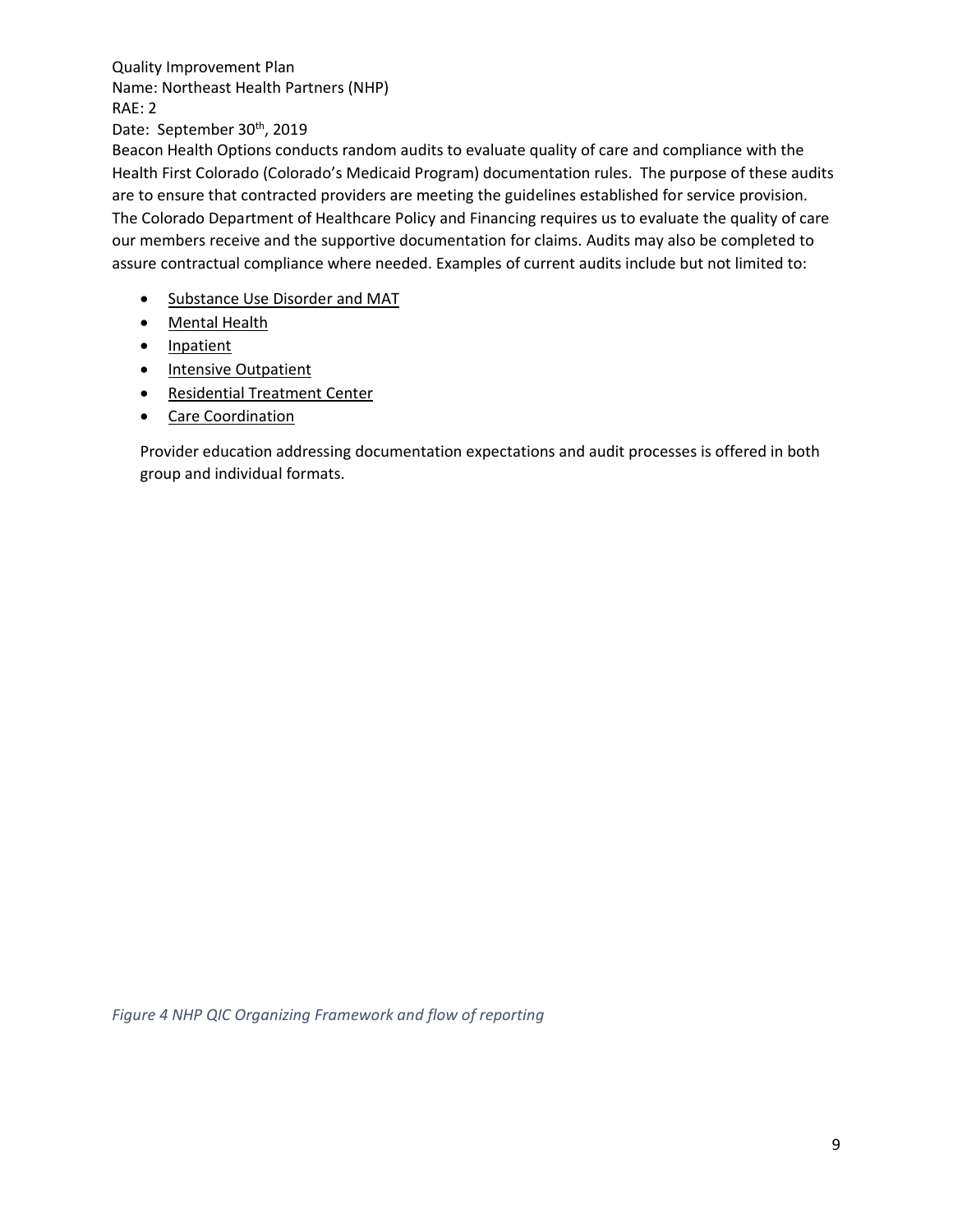## **NHP QIC Organizing Framework**



Another critical piece to our "reporting/information flow" planning is the intentional incorporation of Program Improvement Advisory Committee (PIAC) conversations in informing the work of the Quality Improvement Committee. As illustrated in Figure 3, it is NHP's intent that over time there is a synergy between the two different committees and eventually they will become mutually dependent on each other for insight and feedback. It is here that we are building in an assurance that improvement efforts are not designed without the individual's (both Member and health neighborhood stakeholder) insights. As both committees are currently evolving and being expanded, there is an opportunity align the focus of the agenda's more closely than in the past. Ideally, as the Quality Improvement Committee begins to address various change initiatives, we will have already gathered consumer input in the PIAC forum. As the QIC is evaluating change initiative effectiveness or making adjustments to a change initiative which is in progress, the consumer voice will have a presence. This will formally be accomplished by staging the agenda focus for both groups, such that the PIAC conversation regarding any given topic in advance of the Quality Improvement Committee.

When we consider macro-level report out planning, NHP fully recognizes the power which data transparency and public reporting of performance measures carries with it in driving improvement changes at both the provider and organization levels. We also anticipate the data sharing and public reporting requirements in the ACC Phase II contract will continue to increase over time. As such, we've begun the process of internally socializing associated concepts as well as planning for logistics which will come with publicly sharing organizational-level and provider-level performance data.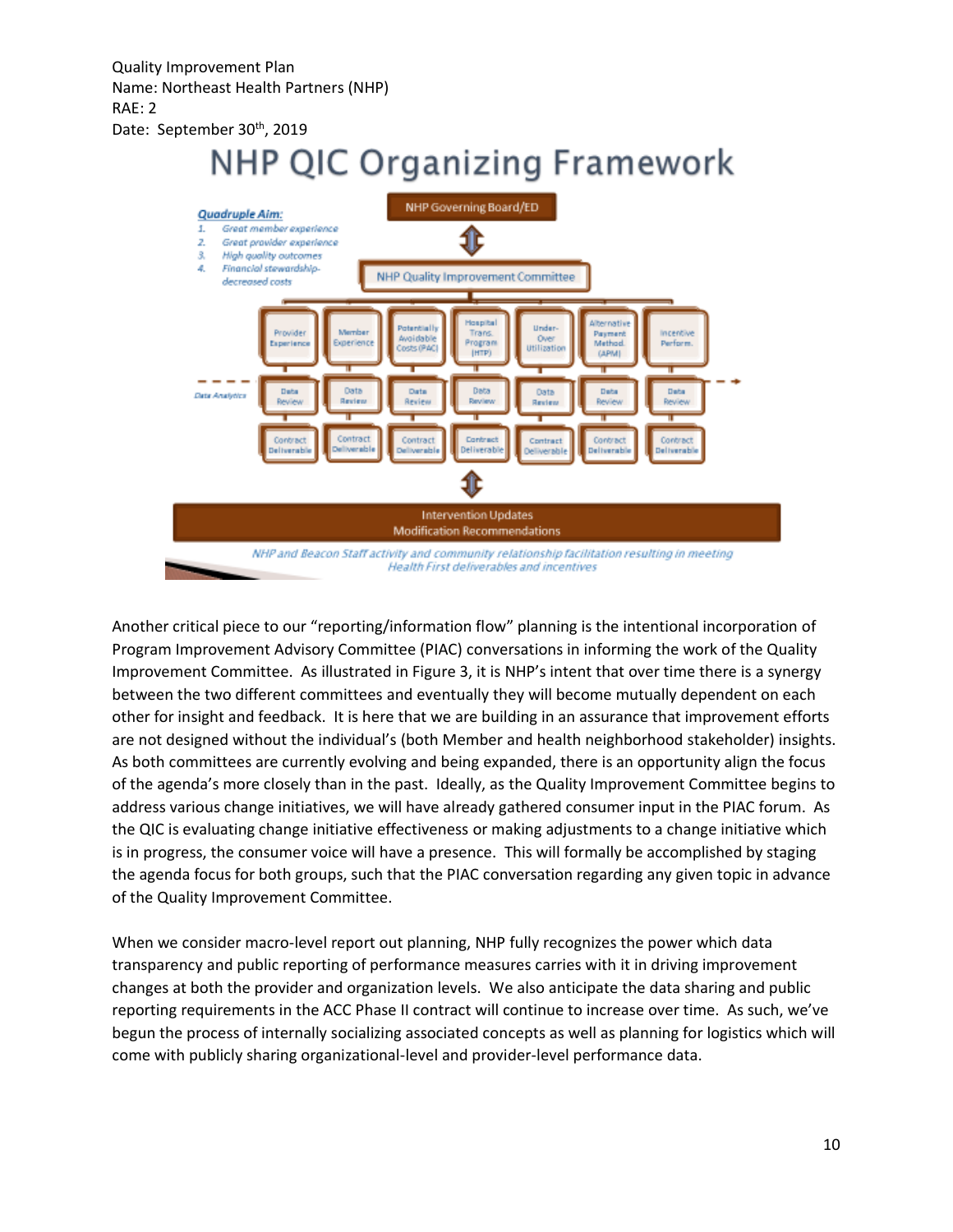Finally, in terms of reporting and use of data, as NHP is developing improvement interventions, it is building into its plan the inclusion of key HCPF data sets including these that will come to us through use of the PROMETHEUS tool, EPSDT CMS 416 results, CAHPs and ECHO results, and the provider level data available to us in the Data Analytics Portal (DAP) system. In the spirit of continuous improvement, we are also anticipating opportunity to use EQRO and PIP feedback from HSAG in making future program adjustments.

**III.** Year Objectives/Top Priorities including a description of the techniques to improve performance, a description of the qualitative and quantitative impact the techniques had on quality and opportunities for improvement identified as well as newly identified opportunities for improvement.

### **Long Term Goals**

Over the course of the next 2-4 years, the NHP Quality Division seeks to look beyond achieving short term Performance Incentive and Incentive Measure targets. In addition to high value service delivery marked by meeting these targets, the Quality Division has its sights set on impacting the broader system on behalf of its attributed membership and provider network. Over the next 2-4 years NHP intends to:

- Measurably improve, year over year, the Health First member experience.
- Measurably, year over year, improve the NHP provider network experience.
- Work to bring together a comprehensive Quality program that provides exceptional design and oversight of BH requirements along with health system transformation and redesign.
- Instill a "culture of quality" across its sphere of influence with the intent of joining with other stakeholders in the learning process and sharing of Quality Improvement best practices.
- Achieve transparency in performance measurement across key NHP stakeholders.
- Reduce potentially avoidable costs by improving management of chronic conditions and appropriate utilization of services

### **2019 Top Priorities**

Our initial strategy for the selection of Top Priorities in 2019 focused on narrowing intervention selections to those which would meet other parallel HCPF requirements, and support achieving our KPI/BHI performance targets. In 2019 NHP will focus on COUP Member Management (Overutilization), using Healthy Community hand-offs to both increase EPSDT screening rates for the pediatric population and more specifically, behavioral health assessments for the foster child population, broader stakeholder engagement in the areas of Substance Use Disorder, and Maternity care. We are anticipating that meeting local mental health service needs will surface to the top in many, if not most of the HTP forums which will likely require focused intervention in this area. Our plans for focusing on behavioral health compacting will both support that anticipated focus area as well as potentially spawn other related mental health service improvement work.

### **Special Populations: Over Utilization—the Chronic Over Utilization Population (COUP)**

Participation in COUP management strategies is highly detailed in the several care coordination and COUP reports which have been submitted to the Department over the course of the first contract year.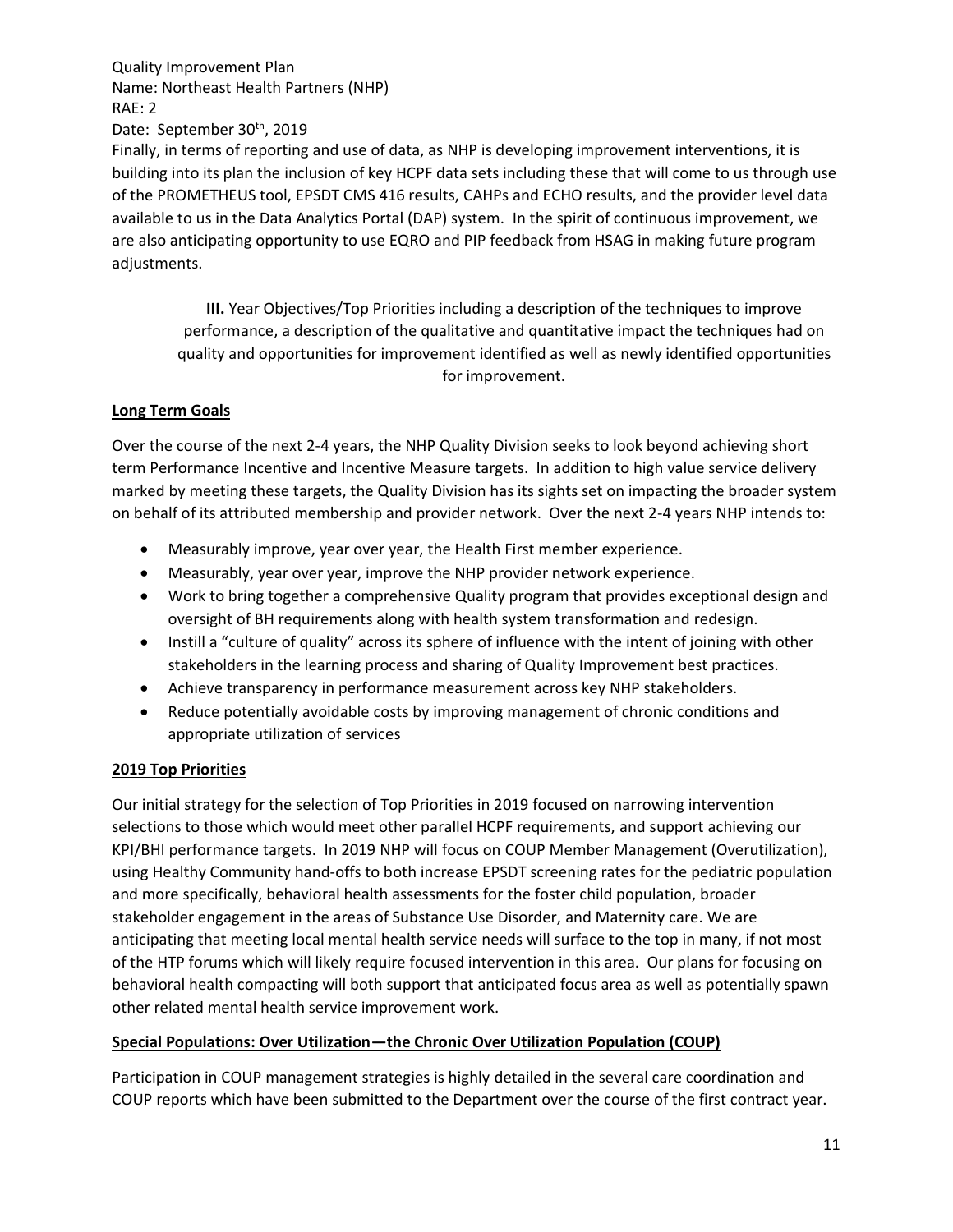At a high level, the process has evolved in its level of data collection as well as COUP member list data sharing—between the RAE and the care coordinating entities providing services across Region 2. NHP has achieved a level of efficiency in both its data analysis, reporting and bi-directional communication with care coordination.

Early in the development of the NHP Quality Plan, there was intent for developing a RAE-wide COUP protocol using a community-based collaborative approach. Because of similarity in local provider objectives, alignment with current services, and proportion of attributed membership associated with COUP affiliation, attention was directed toward the already-existing Opioid Safety Group, both visit structure and management process used in the Sunrise Community Health Organization. During the 3<sup>rd</sup> quarter, Sunrise Community Health had been evaluating and crafting early plans for establishing a "High Utilizer" integrated clinic service. Since that time, the organization made a business decision to use its Larimer County (Loveland-Region 1) location and local behavioral health partners to further grow the concept and implement pilot services. NHP has since needed to shift its focus in order to be able to still meet the objective for engaging the primary care network in participating as educated "lock-in" providers.

Recent analyses of the COUP list indicate four practices represent 63% of the attributed membership on the list. At the same time our key CMHC has been evaluating initiating "high utilizer" pilot services in Region 1 and there has been notable scrutiny in evaluating all care management activity through the lens of member "impactability," Northeast Health Partners is mobilizing to work with its delegated care management entity, NCHA, to develop provider/practice training content addressing Clinic Management of the COUP Member. The training content is intended to support primary care provider staff: 1) Understanding of their contractual requirements for serving as a "lock-in" provider and what this translates into, according to HCPF 2) Understanding the structures established by the RAE which support the provider practice in serving as a lock-in provider, 3) Understand HCPF's interpretation of "impactability", 4) Gather feedback from providers for additional measures which would make their job of serving as a "lock-in" provider increasingly efficient. The content delivery will maximize the use of the Provider Network Committee meetings and Town Hall communication channels.

### **Special Populations: Foster Care Children**

Interest in working specifically on improving the process for accomplishing new foster child wellness screenings and behavioral health evaluation for the purpose of impacting NHP BHI performance was met with high levels of receptivity by Weld DHS foster program team leads. There had reports of historic difficulty in accomplishing getting the screenings completed. In part, this difficulty was due to access issues with primary care, but was also related to a persistent inability to arrive at a common understanding with local behavioral health partners and consensus on how to define timely and meaningful evaluation and planning.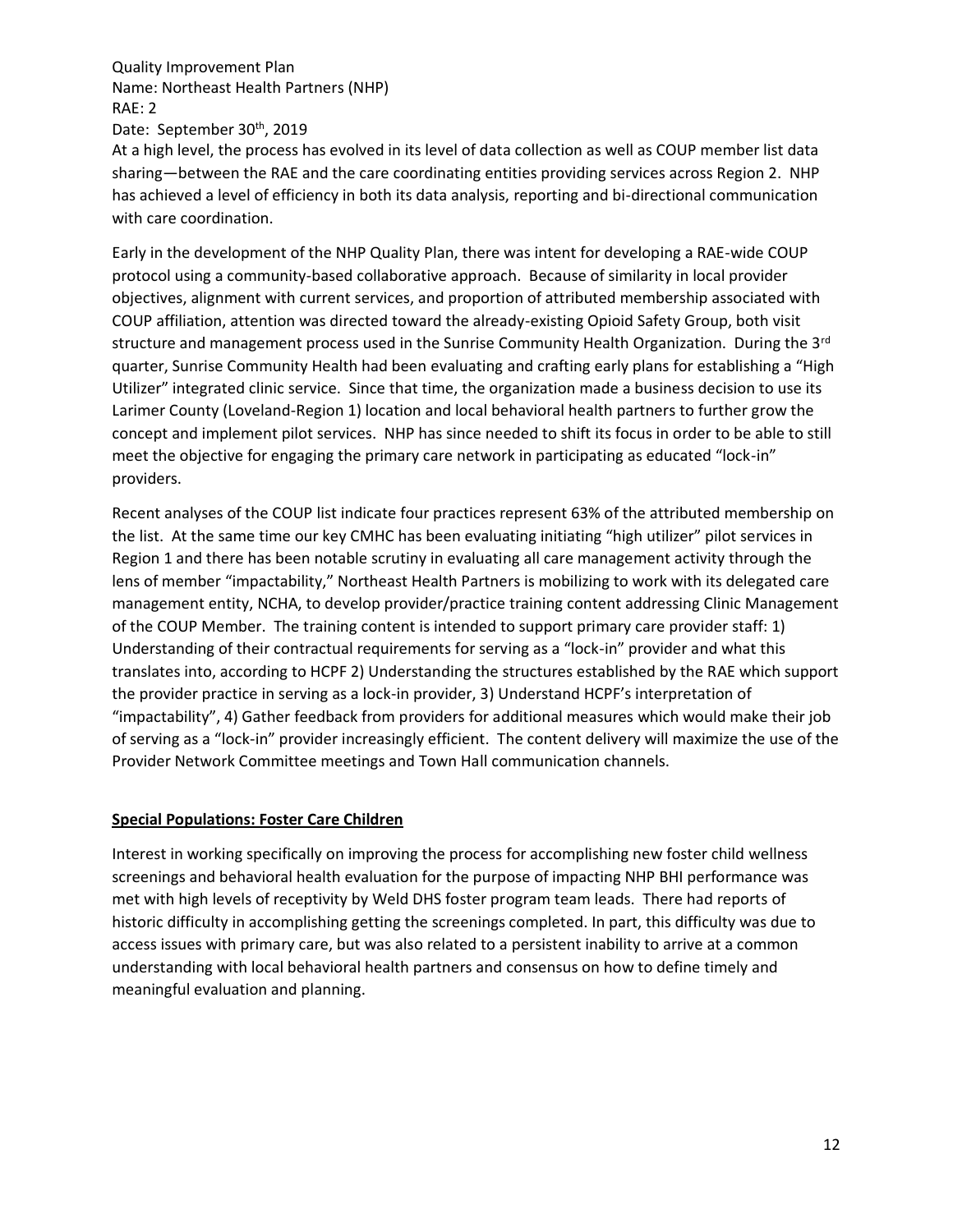Date: September 30<sup>th</sup>, 2019

Meetings with the DHS team began in January and recurred as regularly as possible based on team member availability. The current process was identified, including where major gaps and or miscues existed. There was a collective belief that using care coordination to help smooth hand-offs, advocate on behalf of the member and foster family, interpret/navigate "the system," and assure necessary services were arranged and delivered could be a very viable option.

NCHA, NHP's delegated care management entity was brought into the dialogue and an idealized state, based on their access to making primary care and behavioral health visit arrangements, was defined. Sunrise Community Health Center was chosen as a preferred provider for this population, acknowledging that the health center is accountable for managing a very large number of NHP's attributed membership. In addition, the health center's pediatric clinic provides integrated behavioral health services and dental services. Care coordination through NHCA would allow NCHA to control scheduling and navigation of the visits—making the arranging and completion of the visits a much more streamlined process for the foster care families. Sunrise's senior operational management joined the workgroup and guided planning for standardizing the patient flow through the Monfort Children's Clinic. North Range behavioral health partners participated in the final two planning meetings and agreement was achieved for how foster children would be seen and evaluated, with additional assessment and planning provided as necessary. The new, standardized process launched on July  $1<sup>st</sup>$ 

Over the course of the 3<sup>rd</sup> and 4<sup>th</sup> quarters of SFY 2019, NHP has seen the greatest degree of impact and return on time investment in three separate areas of focus. Each area has required critical levels of engagement from its multi-stakeholder participants in order to be successful in accomplishing measurable work output. The three areas include: 1) The convening of a collaborative community workgroup to address local system difficulties in achieving timely assessments and screenings for newly placed foster children; 2) the convening of a broad-based NHP Quality/Performance Improvement Committee engaging owner-partners and leadership from two key hospital systems; 3) the expansion of the regional Performance Improvement Advisory Committee (PIAC) with the goal of gathering commitments for participation from across a broad cross-section of the Health Neighborhood, as illustrated in the Accountable Care Collaborative (ACC) contract.

Interest in working specifically on improving the process for accomplishing new foster child EPSDT screenings and behavioral health evaluations for the purpose of impacting NHP BHI performance was met with high levels of receptivity by Weld Department of Human Services (DHS) foster program team leads. There was a report of historic difficulties in getting these screenings accomplished, partly related to access issues with primary care, but also related to a persistent inability to arrive at a place of common understanding with local partners, and consensus on how timely and meaningful evaluation and planning was to be defined. Meetings with the DHS team began in January and recurred as regularly as possible based on team member availability. Current state process was identified, including where major gaps and or miscues existed. There was a collective belief that using care coordination to help smooth hand-offs, advocate on behalf of the member and foster family, interpret/navigate "the system," and assure necessary services were arranged and delivered could be a very viable option. Northern Colorado Health Alliance (NCHA), NHP's delegated care coordination entity was brought into the dialogue and an idealized state, based on their access to making primary care and behavioral health visit arrangements, was defined. Sunrise Community Health Center was chosen as a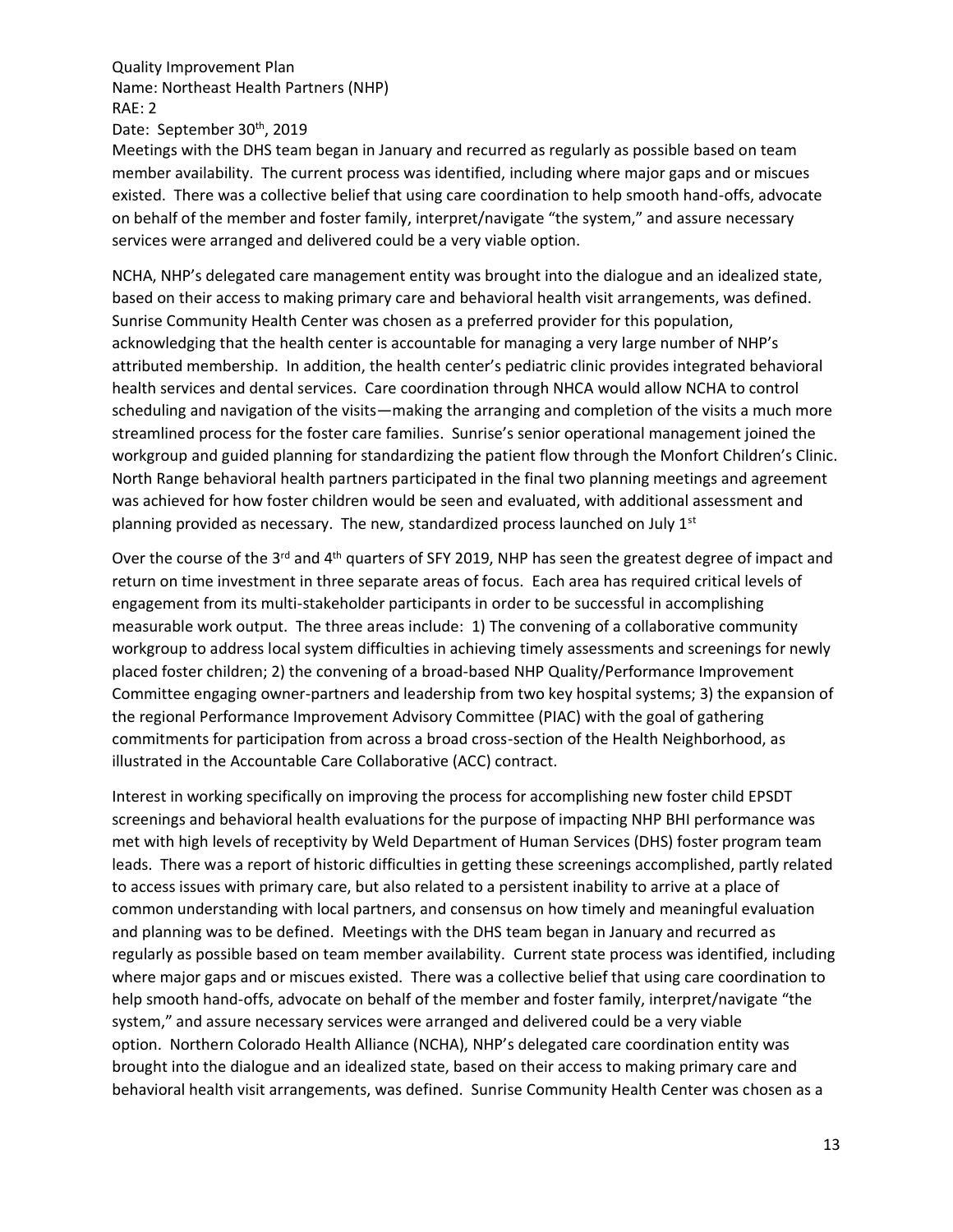Date: September 30<sup>th</sup>, 2019

preferred provider for this population, acknowledging that the health center is accountable for managing a very large number of NHP's attributed membership. In addition, the health center's pediatric clinic provides integrated behavioral health services and dental services. Care coordination through NHCA would allow for NCHA control of scheduling and navigation of the visits—making the arranging and completion of the visits a much more streamlined process for the foster care families. Sunrise senior operational management joined the workgroup and guided the development of the planning details for standardizing the patient flow through the Monfort Children's Clinic (located within the Sunrise Community Health Center). North Range Behavioral Health partners participated in the planning meetings and agreement was achieved for how foster children would be seen and evaluated, with additional assessment and planning provided as necessary. The new, standardized process launched on July 1<sup>st</sup>. Pilot metrics (see graphic below) have been defined collaboratively by NHCA and NHP Quality with weekly data updates to be shared with Quality as the new process is used. The workgroup will check-in at the end of  $1<sup>st</sup>$  Quarter SFY 2020. The primary challenges related to this workgroup's progress were primarily resolved once a formalized agreement for working together and sharing data was finalized. All of the workgroup participants had very tight calendars, but the level of motivation for seeing this process through to completion keep everyone engaged and returning to task. NHP is looking forward to observing the outcome of the planning and anticipates making adjustments over the next 2-3 quarters to improve the delivery of these services.

In addition to our involvement with Weld County DHS, NHP was previously participating in the quarterly HCPF/RAE/DHS Director Meeting in the northeast, however this meeting has been discontinued by the State. NHP continues to pursue BAA's with each DHS but have been unsuccessful to date. John (HCPF) and the County liaison at State continue to try to assist us with these efforts. NHP has worked closely with Morgan and Logan counties. NHP staff has also provided trainings to the State Child welfare directors meetings along with Gina Robinson and Jeff Helm. NHP attends and participates as a mandated partner in all counties who have an Interagency Oversight Group (IOG) under the Collaborative Management Program (CMP), those counties currently include Logan, Morgan, Lincoln, Kit Carson and Cheyenne. At the IOG meetings DHS is also a mandated partner and active participant in discussing the high risk, multi system involved youth who are served by the CMP organizations. For further details on the IOG meetings refer to the Community engagement spreadsheet submitted with the deliverable.

*Figure 5 Illustration of ideal state for organization-to-organization coordination and hand-offs*

### **Screening Model**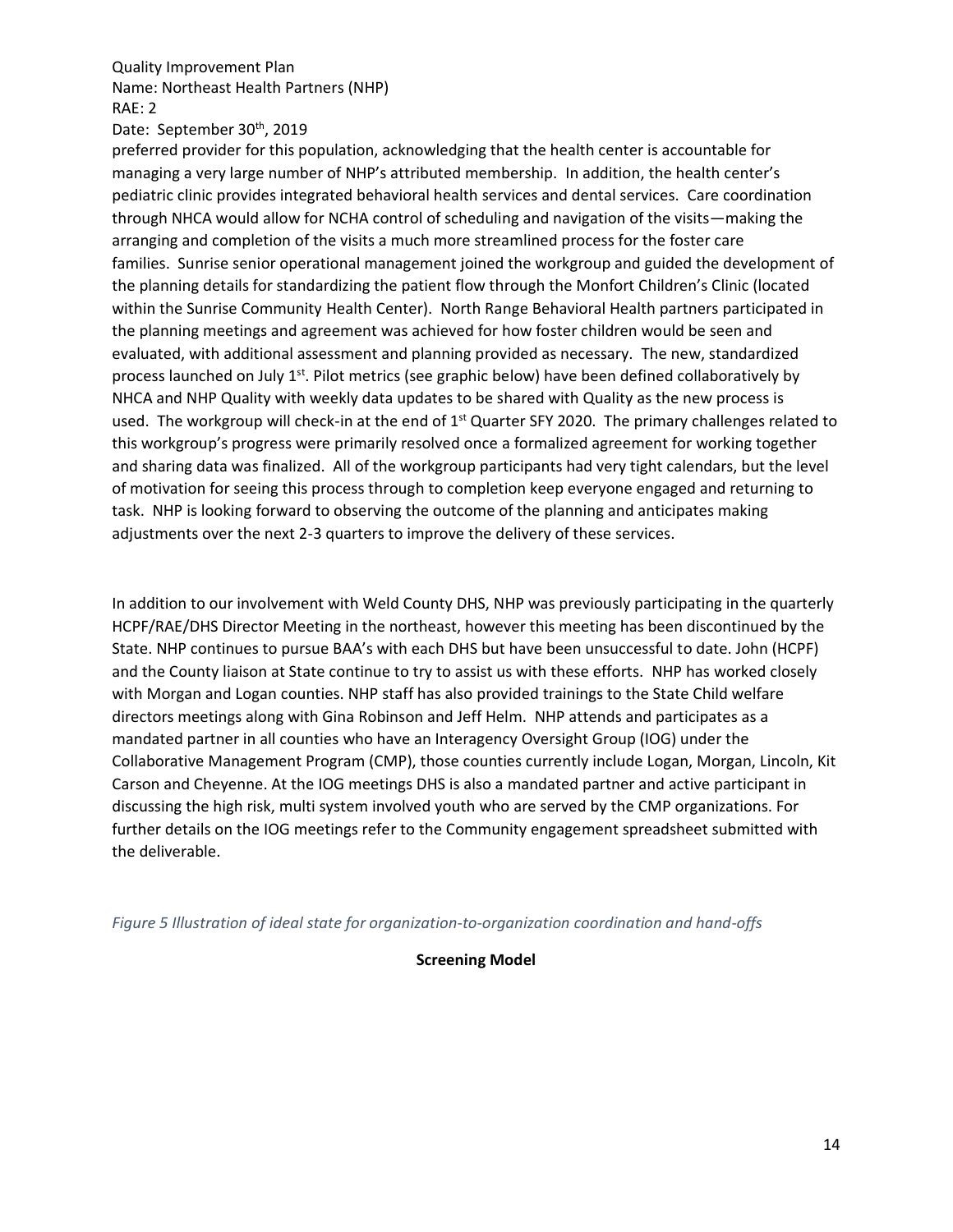

### **Broad Stakeholder engagement: PAC Interventions**

Our decision to broaden the Quality Improvement Committee has been validated as we've considered that we are unable to work through meaningful intervention development, testing, and evaluation without having key stakeholders at the table. From here we are able to answer critical questions, understand systems, trace patient movement between providers, and determine where breakdowns in communication or handing off exist.

### **Broad Stakeholder engagement: HTP Participation**

Because we anticipate that there will be opportunity for engagement with the HTP communities beyond just being able to provide data in support of the transformation work that they are setting out to do, HTP activity lives within the purview of the Quality Improvement Committee and bears specific mention in this Plan. As much as possible, NHP is looking for opportunity to align its other program priorities with the local HTP efforts; in some instances, there may be an open invitation to provide local level input. First rounds of meetings occurred at the end of January. To some degree, NHP will be in a position to have to honor timelines for intervention completion as set by the individual hospital hosting the stakeholder group.

| Northeast Health Partners Hospital Transformation Program Engagement |  |  |  |
|----------------------------------------------------------------------|--|--|--|
| <b>Colorado Plains Medical Center</b>                                |  |  |  |
| Sterling Regional Medical Center                                     |  |  |  |
| <b>East Morgan County Hospital</b>                                   |  |  |  |

### *Table 1 HTP program partners to date*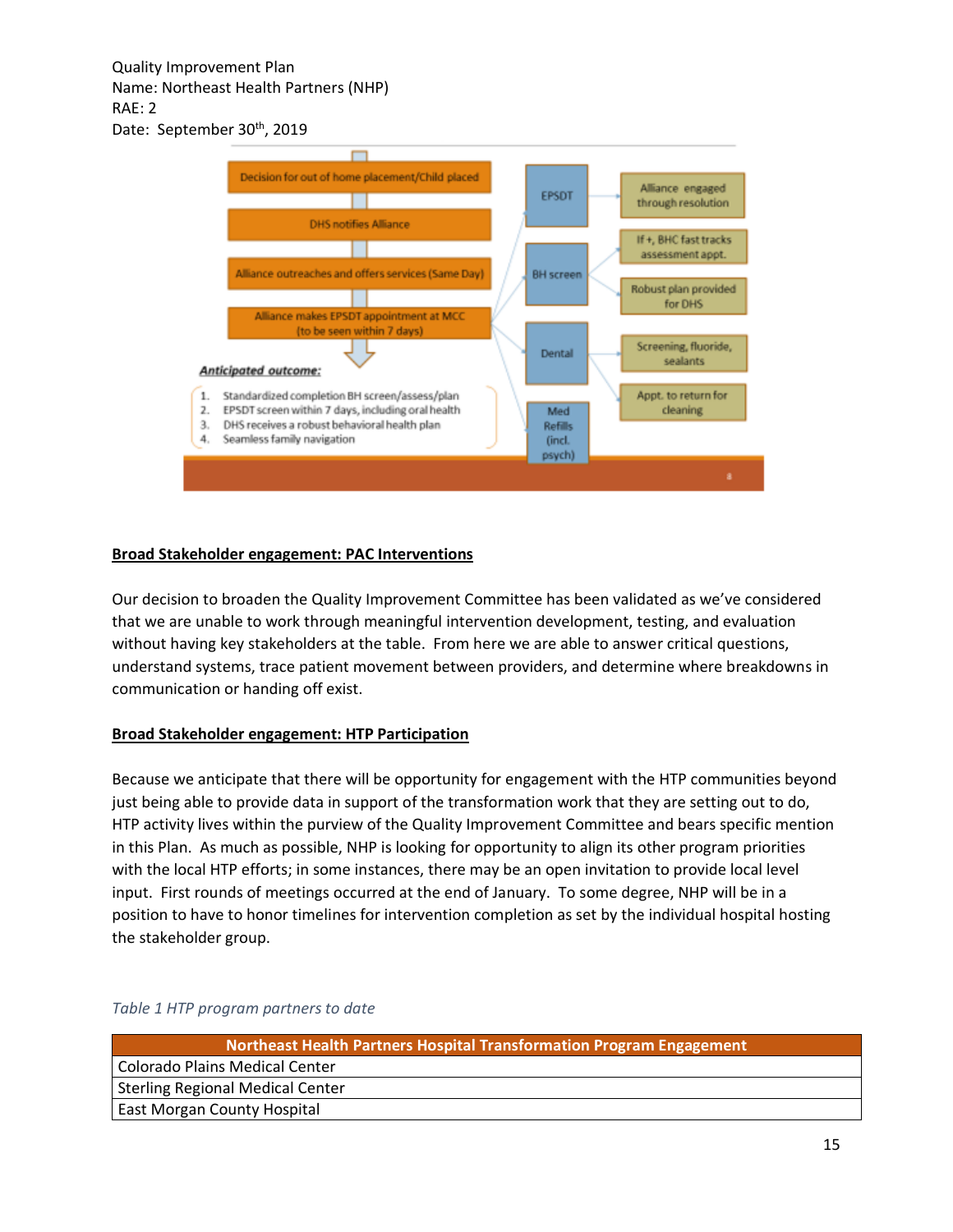| <b>Quality Improvement Plan</b>             |
|---------------------------------------------|
| Name: Northeast Health Partners (NHP)       |
| RAE: 2                                      |
| Date: September 30th, 2019                  |
| Haxtun Hospital                             |
| Keefe Memorial Hospital                     |
| <b>Lincoln Community Hospital</b>           |
| Melissa Memorial Hospital                   |
| Sedgewick County Health Center              |
| <b>UCHealth</b>                             |
| Wray Community District Hospital and Clinic |
| Yuma District Hospital                      |

### **Broad Stakeholder engagement: Care Compacts and Referral Arrangements**

NHP has observed that network primary care providers have found making compact arrangements to a difficult requirement to fulfill. Provider practices have described that specialty practices are either unfamiliar with the process, unable to provide the approval at the local level, or point blank unwilling to agree to a formalized referral arrangement for the care of Health First members. See Figure 7 for a summary of our 2019 strategies for addressing the need for making care compact arrangements. Initial planning conversations with the Northern Colorado Medical Society for enacting a peer-to-peer advisory model will be completed the first week of February. A timeline for implementation will be further defined at that time.

**V. High Level Project Plan**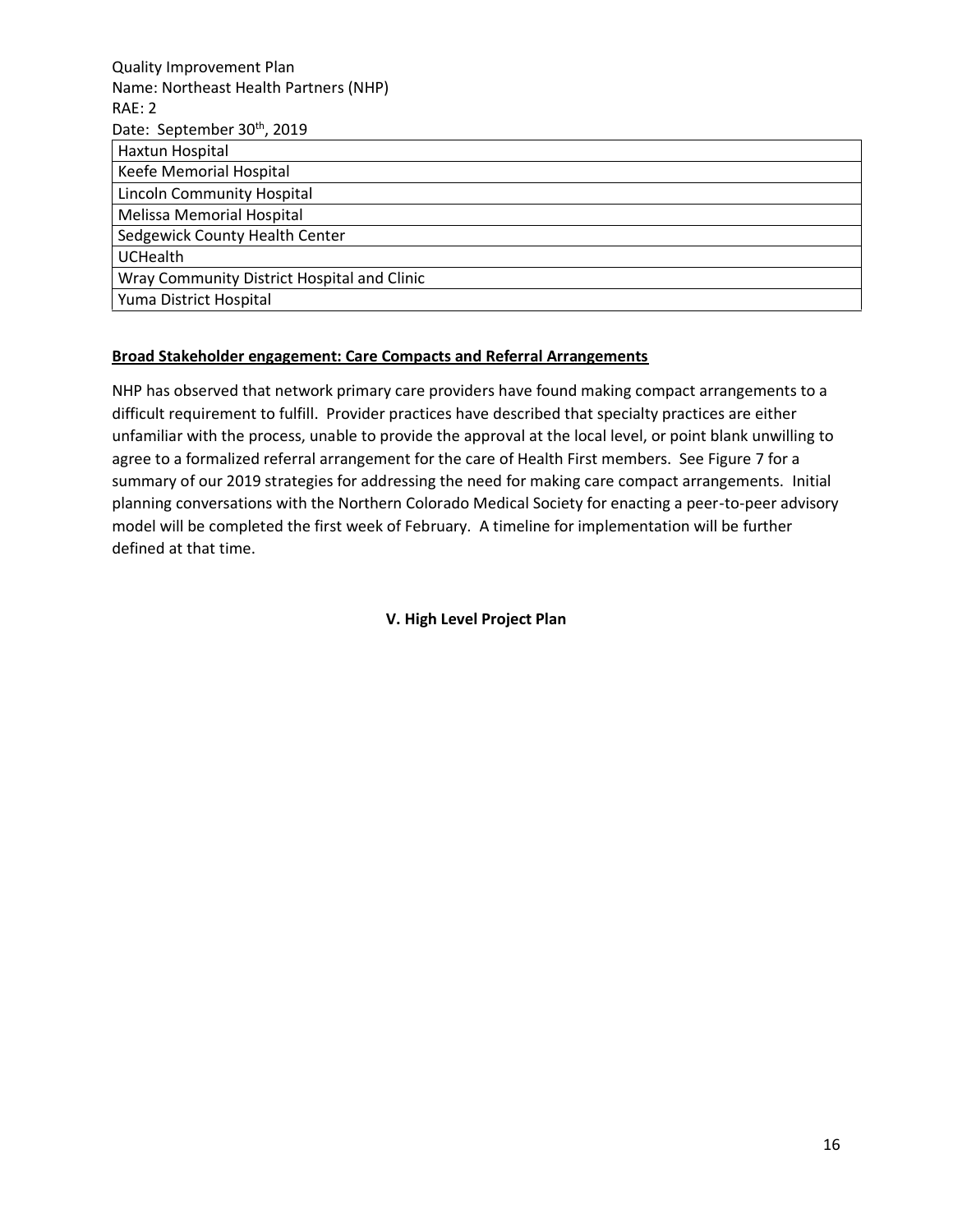| Goal                                                          | <b>Fiscal Year 2019 Project/Initiative</b>                                                                                                                                                                                                                                                    | <b>Targeted</b><br><b>Completion Date</b> | <b>Status</b>                                  |
|---------------------------------------------------------------|-----------------------------------------------------------------------------------------------------------------------------------------------------------------------------------------------------------------------------------------------------------------------------------------------|-------------------------------------------|------------------------------------------------|
| <b>Performance Improvement Projects</b>                       |                                                                                                                                                                                                                                                                                               |                                           |                                                |
| Increase referrals to<br>BH for positive<br>depression screen | The current initiatives underway for the PIP<br>is to find a narrowed focus provider who<br>meets the minimum established<br>requirements for this PIP. Once this<br>partnership is formed, targeted goals for<br>improvement as well as interventions will<br>be formulated and implemented. | 6/30/2019                                 | Working through Module<br>completion with HSAG |
| Increase percentage<br>from 46.97% % to<br>49.67%             | Well Visits: Males 21-64 at Salud                                                                                                                                                                                                                                                             | 6/30/2020                                 |                                                |
| Performance Measurement Data Driven Projects                  |                                                                                                                                                                                                                                                                                               |                                           |                                                |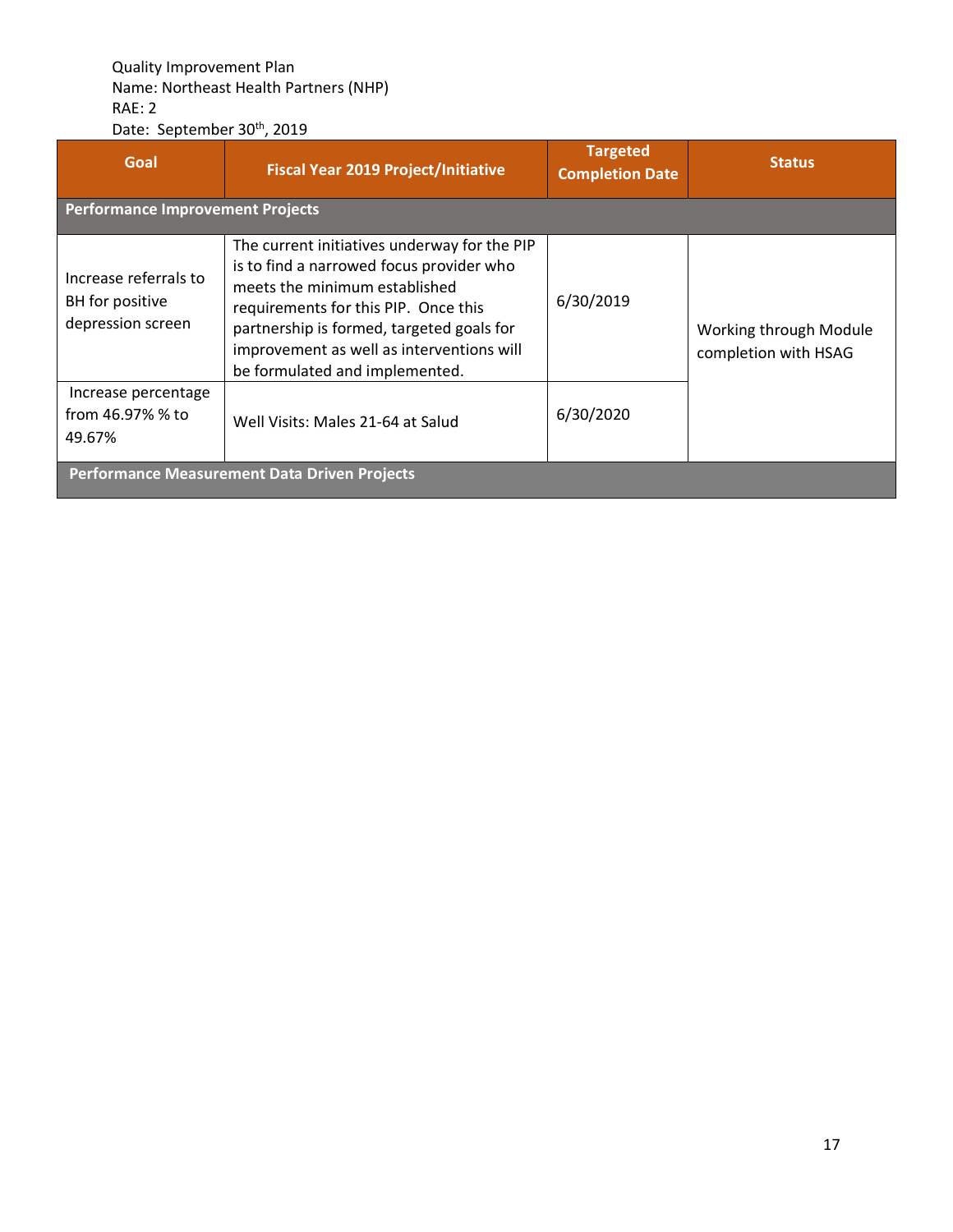|                                                                                                                                                                                                                                                                                                              | Provider education and evaluation of<br>updated KPIs; identify specific<br>improvements on measures carried over<br>from previous year. Estimate Q1 or Q2FY20<br>(department has not yet informed us of<br>which KPIs will be updated.<br>Implementation of FY20 PAC Plan following<br>Department review and approval.<br><b>Estimated Oct-Nov 2019</b>                                                                                                                                                                                                                                                                                                                                                                                                                                                                                                                                                                                                            |         | NHP continues to work<br>with our QI Committee to<br>identify projects. Through<br>committee and provider<br>education efforts, we have<br>received questions and<br>feedback involving<br>codes/methodology that<br>have been passed on to<br>the Department. Much of                                                                                                                                                                                                                                                                                                                                                                                                                                                                                                                                     |
|--------------------------------------------------------------------------------------------------------------------------------------------------------------------------------------------------------------------------------------------------------------------------------------------------------------|--------------------------------------------------------------------------------------------------------------------------------------------------------------------------------------------------------------------------------------------------------------------------------------------------------------------------------------------------------------------------------------------------------------------------------------------------------------------------------------------------------------------------------------------------------------------------------------------------------------------------------------------------------------------------------------------------------------------------------------------------------------------------------------------------------------------------------------------------------------------------------------------------------------------------------------------------------------------|---------|------------------------------------------------------------------------------------------------------------------------------------------------------------------------------------------------------------------------------------------------------------------------------------------------------------------------------------------------------------------------------------------------------------------------------------------------------------------------------------------------------------------------------------------------------------------------------------------------------------------------------------------------------------------------------------------------------------------------------------------------------------------------------------------------------------|
| NHP continues to<br>monitor performance<br>on Key Performance<br>Indicators and<br>Performance<br>Incentive measures.<br>NHP continues to<br>identify specific areas<br>of focus for<br>improvement (e.g.,<br>education,<br>identify/prioritize<br>improvement<br>opportunities;<br>develop<br>interventions | Monitor clinical and service quality<br>indicators<br>Identification of opportunities for<br>improvement<br>Prioritization of opportunities to<br>improve processes or outcomes of<br>healthcare delivery that are based<br>on risk assessment, ability to<br>impact performance and resource<br>availability<br>Identification of the affected<br>population within the total<br>membership<br>Performance relative to the<br>baseline level is reviewed by the<br>quality management committee<br>Thoughtful identification of<br>interventions that are powerful<br>enough to impact performance; and<br>Analysis of results are used to<br>determine where performance is<br>acceptable and, if not, the<br>identification of current barriers to<br>improving performance.<br>Beacon Health Options shares the findings<br>with its partners, staff and management<br>team and stakeholders through regular<br>updates, PIAC and other committee<br>meetings. | Ongoing | our initial work has been<br>establishing relationships<br>to increase knowledge,<br>validate data, gain<br>feedback on measures,<br>performance challenges<br>and interventions.<br>The Prometheus tool<br>brings key health resource<br>data that has been<br>valuable in understanding<br>health care costs and<br>population characteristics,<br>as well as specific detail for<br>intervention development.<br>Recent receipt of baseline<br>and performance data has<br>created improved<br>opportunities for engaging<br>with providers to better<br>quantify performance.<br>Working with dental<br>organizations to better<br>address rural and frontier<br>shortages is a current area<br>of focus. Working with<br>practices to support the<br>development of care<br>compacts, and foster care |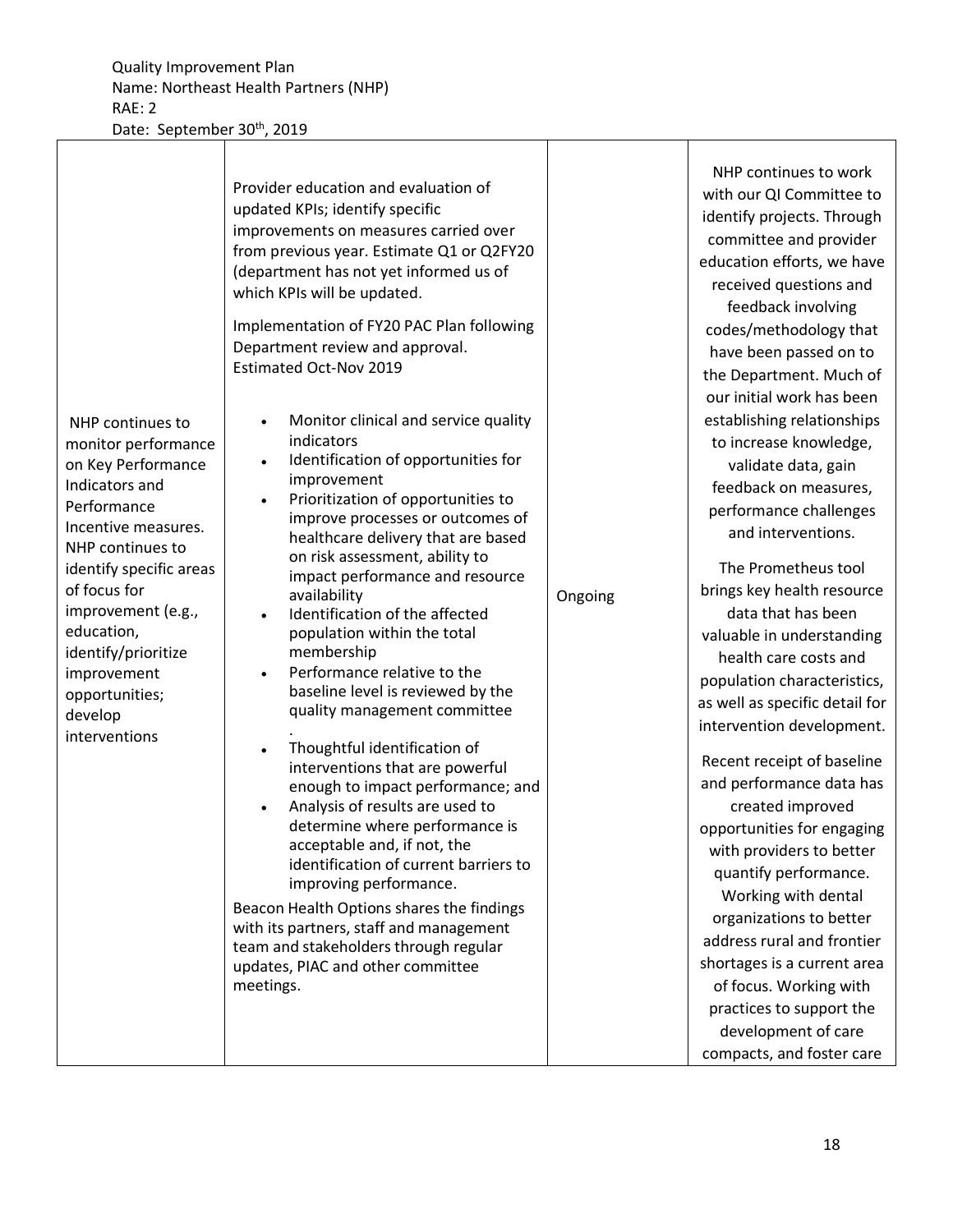|                                                                                                                                                                                                                                                                                                                                                                                                                                                                                                                                                                                                                                                                                                             |                                      |         | screening processes are                                            |
|-------------------------------------------------------------------------------------------------------------------------------------------------------------------------------------------------------------------------------------------------------------------------------------------------------------------------------------------------------------------------------------------------------------------------------------------------------------------------------------------------------------------------------------------------------------------------------------------------------------------------------------------------------------------------------------------------------------|--------------------------------------|---------|--------------------------------------------------------------------|
|                                                                                                                                                                                                                                                                                                                                                                                                                                                                                                                                                                                                                                                                                                             |                                      |         | current initiatives as well.                                       |
|                                                                                                                                                                                                                                                                                                                                                                                                                                                                                                                                                                                                                                                                                                             |                                      |         |                                                                    |
| <b>Member Experience of Care Improvement Driven Projects</b>                                                                                                                                                                                                                                                                                                                                                                                                                                                                                                                                                                                                                                                |                                      |         |                                                                    |
| NHP worked in conjunction with HCPF to support the CAHPS survey.<br>NHP is currently reformatted the member satisfaction survey on its website. The survey aims<br>to collect information on member's desire to improve their healthcare, perceptions of<br>satisfaction and access issues for both physical health and behavioral healthcare services.<br>Surveys<br>NHP will examine survey data and implement targeted strategies where needed.<br>The results of the ECHO survey were reviewed with NHP and MHC staff to identify areas of<br>weak performance and to identify possible intervention to help with performance in specific<br>categories. Specific plans will be finalized October 2019. |                                      |         |                                                                    |
| <b>Under and Over Utilization of Services Projects</b>                                                                                                                                                                                                                                                                                                                                                                                                                                                                                                                                                                                                                                                      |                                      |         |                                                                    |
| Implement COUP<br>education for<br>providers and high<br>volume Clinics                                                                                                                                                                                                                                                                                                                                                                                                                                                                                                                                                                                                                                     | Define and scale best practice model | Q3 FY19 | Completed Town Hall<br>training; clinic training in<br>development |
| Quality and Appropriateness of Care Furnished to Members with Special Health Care Needs Projects                                                                                                                                                                                                                                                                                                                                                                                                                                                                                                                                                                                                            |                                      |         |                                                                    |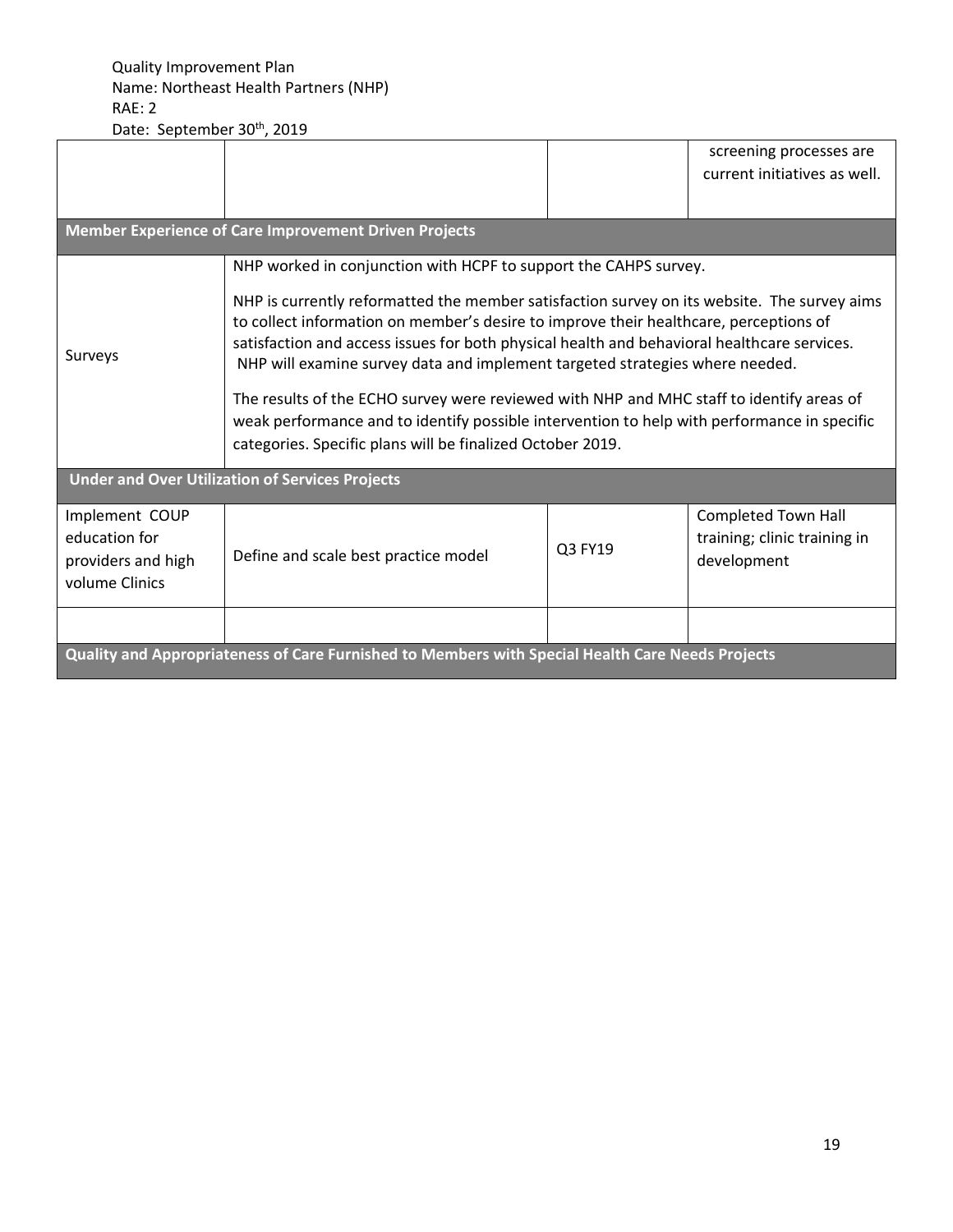| Date: September 30th, 2019 |                                                 |        |                         |
|----------------------------|-------------------------------------------------|--------|-------------------------|
|                            | NHP recognizes Health First Colorado's          |        | In progress; finalizing |
|                            | definition of special health care needs as,     |        | BAAs, gathering         |
|                            | "those who have or are at increased risk for    |        | stakeholders            |
|                            | a chronic physical, developmental,              |        |                         |
|                            | behavioral or emotional condition and who       |        |                         |
|                            | also require health and related services of a   |        |                         |
|                            | type or amount beyond that required by          |        |                         |
|                            | children generally." For Members who            |        |                         |
|                            | require EPSDT services as well as those         |        |                         |
|                            | individuals with other identified disabilities, |        |                         |
|                            | NHP requires an intake assessment to be         |        |                         |
|                            | conducted by a qualified, credentialed          |        |                         |
|                            | clinician. If a mental health issue is          |        |                         |
|                            | identified, treatment planning will include     |        |                         |
|                            | follow-up/intervention with the identified      |        |                         |
|                            | issue(s). NHP will provide referral assistance  |        |                         |
|                            | to members receiving diagnosis or               |        |                         |
|                            | treatment services not covered by the plan,     |        |                         |
|                            | but found to be needed as a result of           |        |                         |
|                            | conditions disclosed during the screening       |        |                         |
|                            | (assessment) and diagnosis process.             | 5/2019 |                         |
|                            | Furthermore, we will conduct periodic           |        |                         |
|                            | audits of medical record documentation to       |        |                         |
|                            | ensure care is comprehensive, appropriate       |        |                         |
|                            | and effectively coordinated across              |        |                         |
|                            | providers.                                      |        |                         |
|                            |                                                 |        |                         |
|                            |                                                 |        |                         |
|                            | Our existing network includes psychologists     |        |                         |
|                            | and psychiatrists who can assist with the       |        |                         |
|                            | assessment of complex cases, such as            |        |                         |
|                            | Members who present with co-occurring           |        |                         |
|                            | disorders, including substance use              |        |                         |
|                            | disorders, medical problems, autism,            |        |                         |
|                            | developmental disabilities, or neurological     |        |                         |
|                            | conditions such as traumatic brain injuries.    |        |                         |
|                            | Members are offered choice about                |        |                         |
|                            | geographic service location, provider's         |        |                         |
|                            | licensure type and clinical specialty, and      |        |                         |
|                            | treatment options. These practitioners are      |        |                         |
|                            | trained to offer appropriate treatment for      |        |                         |
|                            |                                                 |        |                         |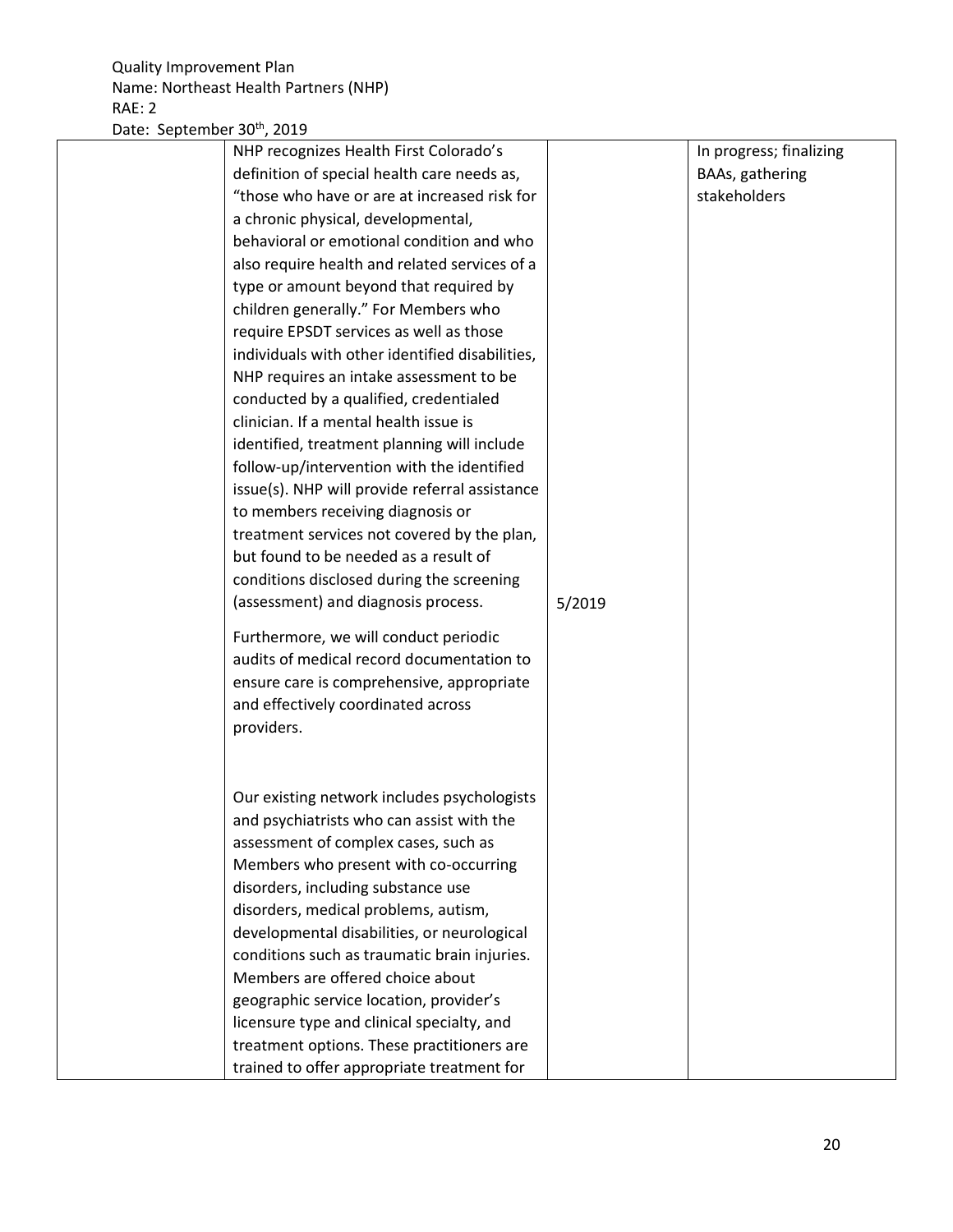| Late. September SO 1 2013<br><b>Quality of Care Concern Monitoring</b><br>QOC process for both<br>BH and physical | members who have special health care<br>needs.<br>Continuing to conduct regular and ongoing<br>audits as well as the evaluation of identified<br>quality of care issues. Also, continuing to<br>monitor progress and conducting provider<br>education on areas of low performance. |         |                                                                                                                                                                                                                                            |
|-------------------------------------------------------------------------------------------------------------------|------------------------------------------------------------------------------------------------------------------------------------------------------------------------------------------------------------------------------------------------------------------------------------|---------|--------------------------------------------------------------------------------------------------------------------------------------------------------------------------------------------------------------------------------------------|
| <b>External Quality Review Driven Projects</b>                                                                    |                                                                                                                                                                                                                                                                                    |         |                                                                                                                                                                                                                                            |
| <b>EQRO</b>                                                                                                       | NHP underwent its first EQRO audit in<br>March of 2019.                                                                                                                                                                                                                            |         | HSAG conducted an audit<br>for NHP covering the<br>following categories:<br>Coordination and<br>Continuity of Care<br>Member<br>Information<br><b>Member Rights</b><br>and Protections<br><b>EPSDT</b><br>NHP scored 98% in this<br>audit. |
| Internal Advisory Committees and Learning Collaboratives Strategies and Projects                                  |                                                                                                                                                                                                                                                                                    |         |                                                                                                                                                                                                                                            |
| <b>QIC Expansion</b>                                                                                              | Continue to broaden membership to<br>engage community providers and establish<br>Quality Improvement culture                                                                                                                                                                       | 10/2019 | Initiated January 2019;<br>progress continues as PAC<br>initiatives progress                                                                                                                                                               |